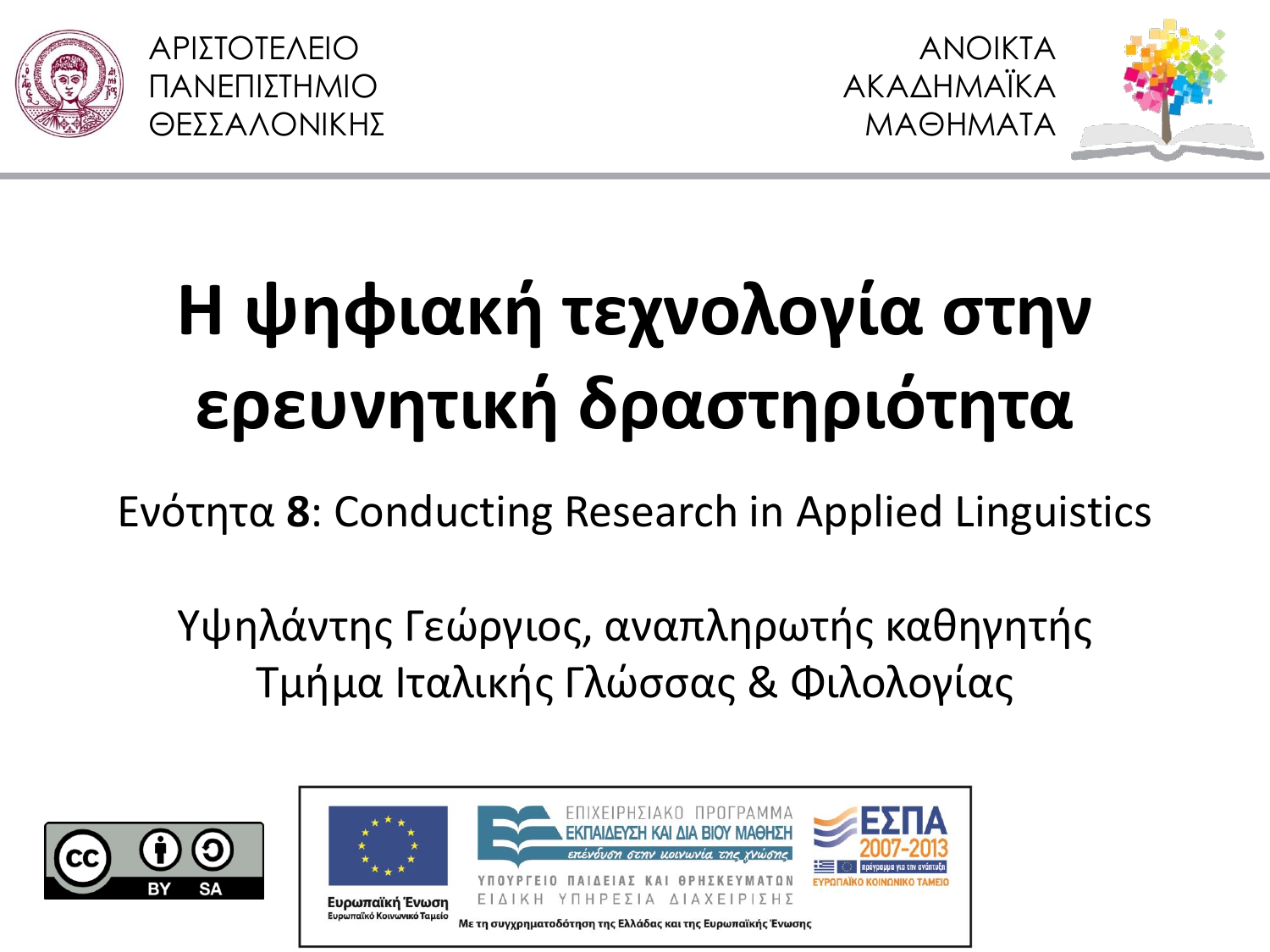## **Άδειες Χρήσης**

- Το παρόν εκπαιδευτικό υλικό υπόκειται σε άδειες χρήσης Creative Commons.
- Για εκπαιδευτικό υλικό, όπως εικόνες, που υπόκειται σε άλλου τύπου άδειας χρήσης, η άδεια χρήσης αναφέρεται ρητώς.



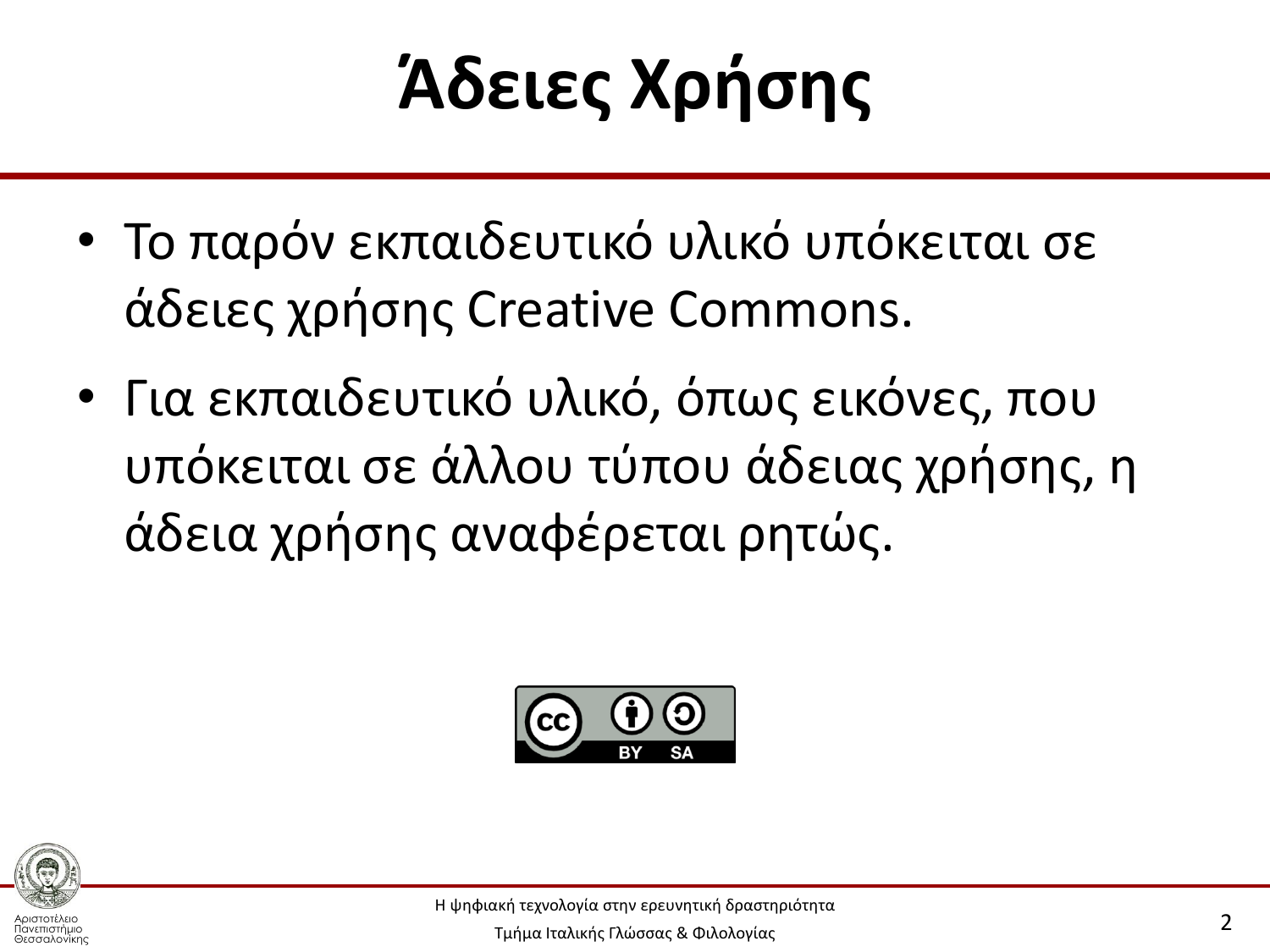## **Χρηματοδότηση**

- Το παρόν εκπαιδευτικό υλικό έχει αναπτυχθεί στα πλαίσια του εκπαιδευτικού έργου του διδάσκοντα.
- Το έργο «Ανοικτά Ακαδημαϊκά Μαθήματα στο Αριστοτέλειο Πανεπιστήμιο Θεσσαλονίκης» έχει χρηματοδοτήσει μόνο τη αναδιαμόρφωση του εκπαιδευτικού υλικού.
- Το έργο υλοποιείται στο πλαίσιο του Επιχειρησιακού Προγράμματος «Εκπαίδευση και Δια Βίου Μάθηση» και συγχρηματοδοτείται από την Ευρωπαϊκή Ένωση (Ευρωπαϊκό Κοινωνικό Ταμείο) και από εθνικούς πόρους.





Αριστοτέλειο Πανεπιστήμιο Θεσσαλονίκης Η ψηφιακή τεχνολογία στην ερευνητική δραστηριότητα

Τμήμα Ιταλικής Γλώσσας & Φιλολογίας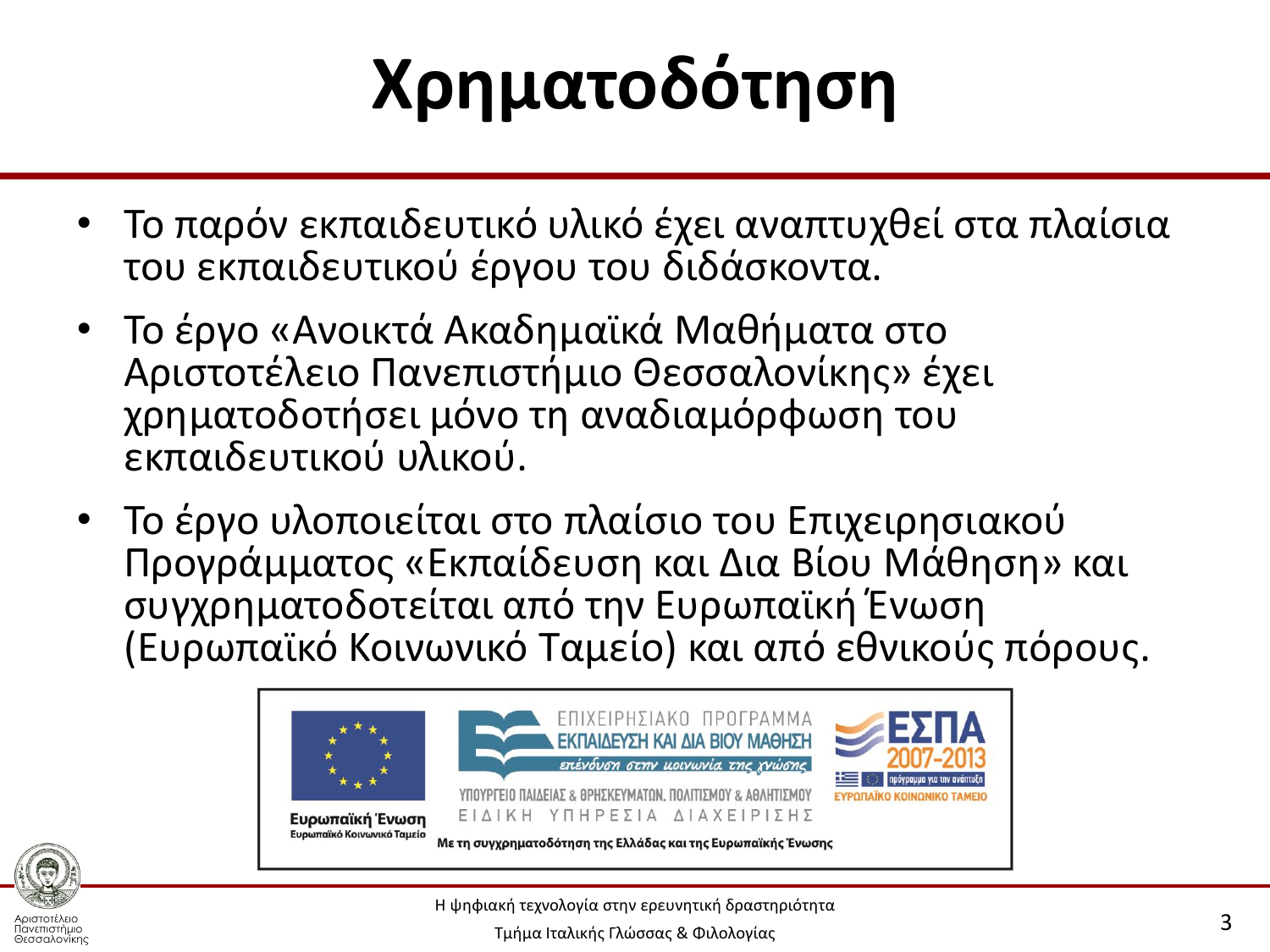## **Περιεχόμενα ενότητας 1/2**

- 1. The topics.
- 2. Learning targets.
- 3. What is research?
- 4. Systematic.
- 5. χεδιάγραμμα.
- 6. Questions and answers.
- 7. Professionals: Who does it?
- 8. First conclusions.
- 9. The Stages.



Θεσσαλονίκης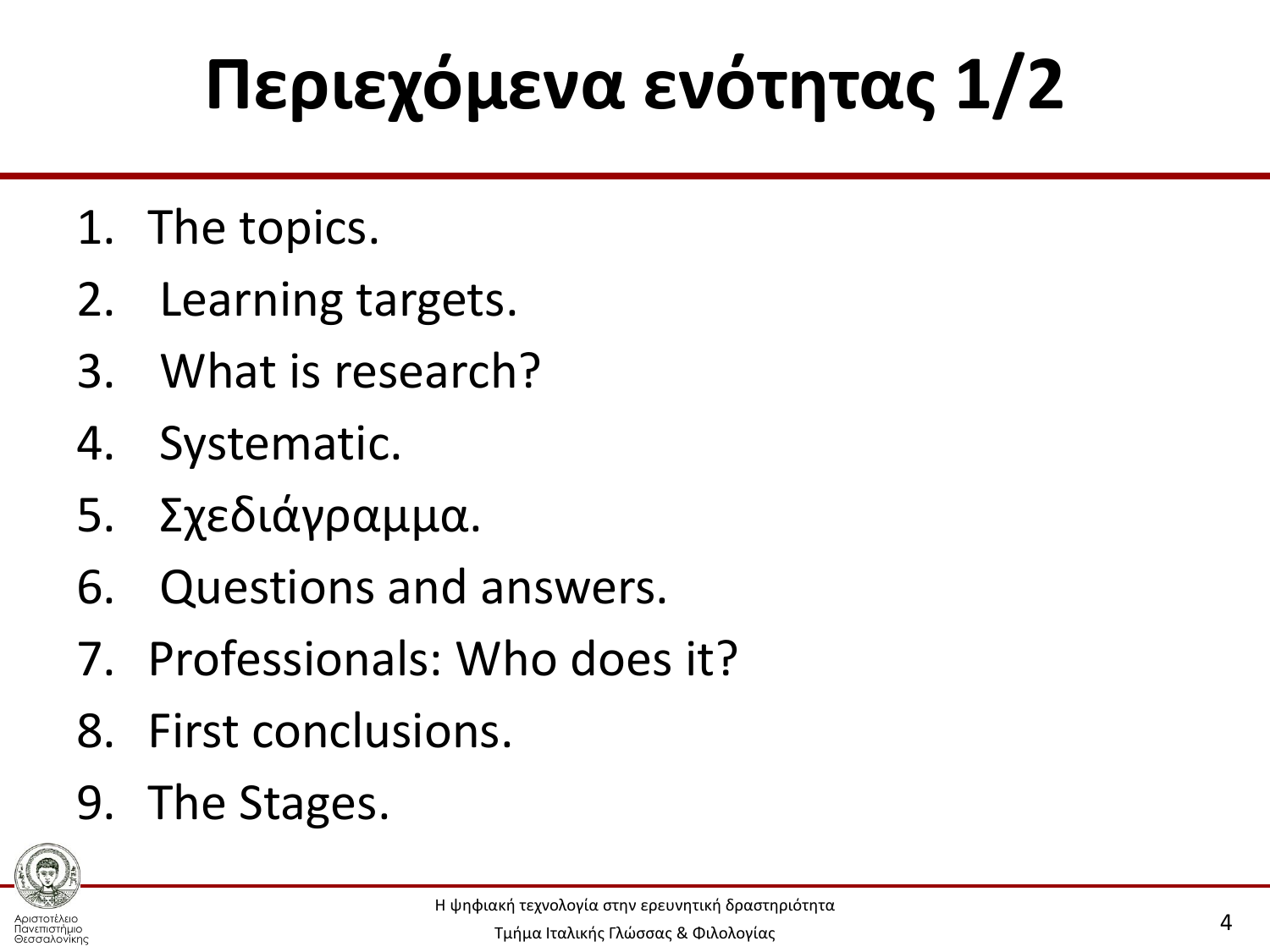# **Περιεχόμενα ενότητας 2/2**

- 10. Narrowing the questions.
- 11. The Hypothesis(es).
- 12. Locations of spotting questions.
- 13. Locations of storing questions.
- 14. Planning and fine-tuning of a project (Nunan 1992).
- 15. Characteristics of good research in Applied Linguistics (AL).
- 16. Education model.
- 17. The CoP model of education.
- 18. Some characteristics of CoPs.



Θεσσαλονίκης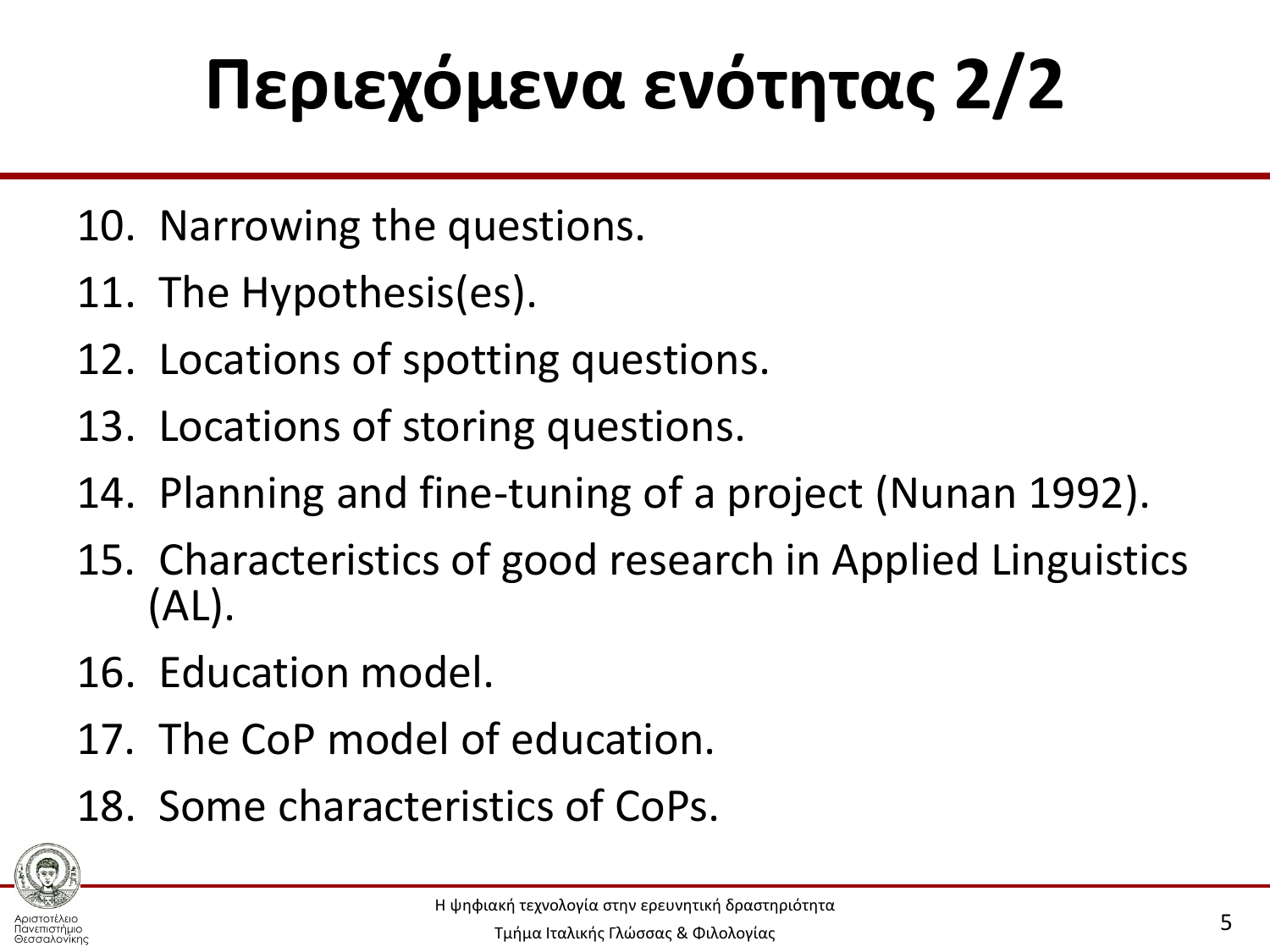## **1. The topics**

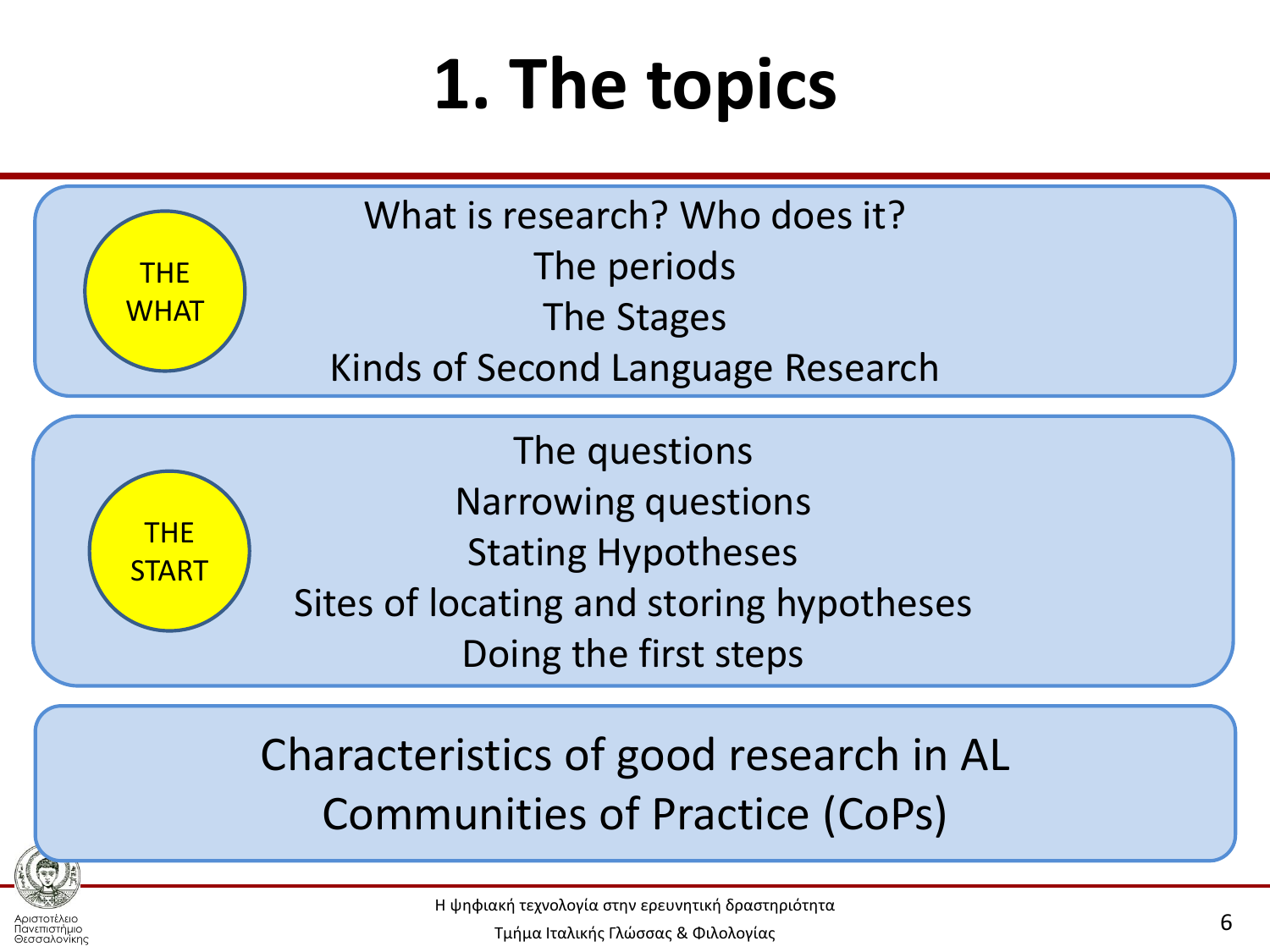#### **2. Learning targets**



#### Working with others



Αριστοτέλειο Πανεπιστήμιο Θεσσαλονίκης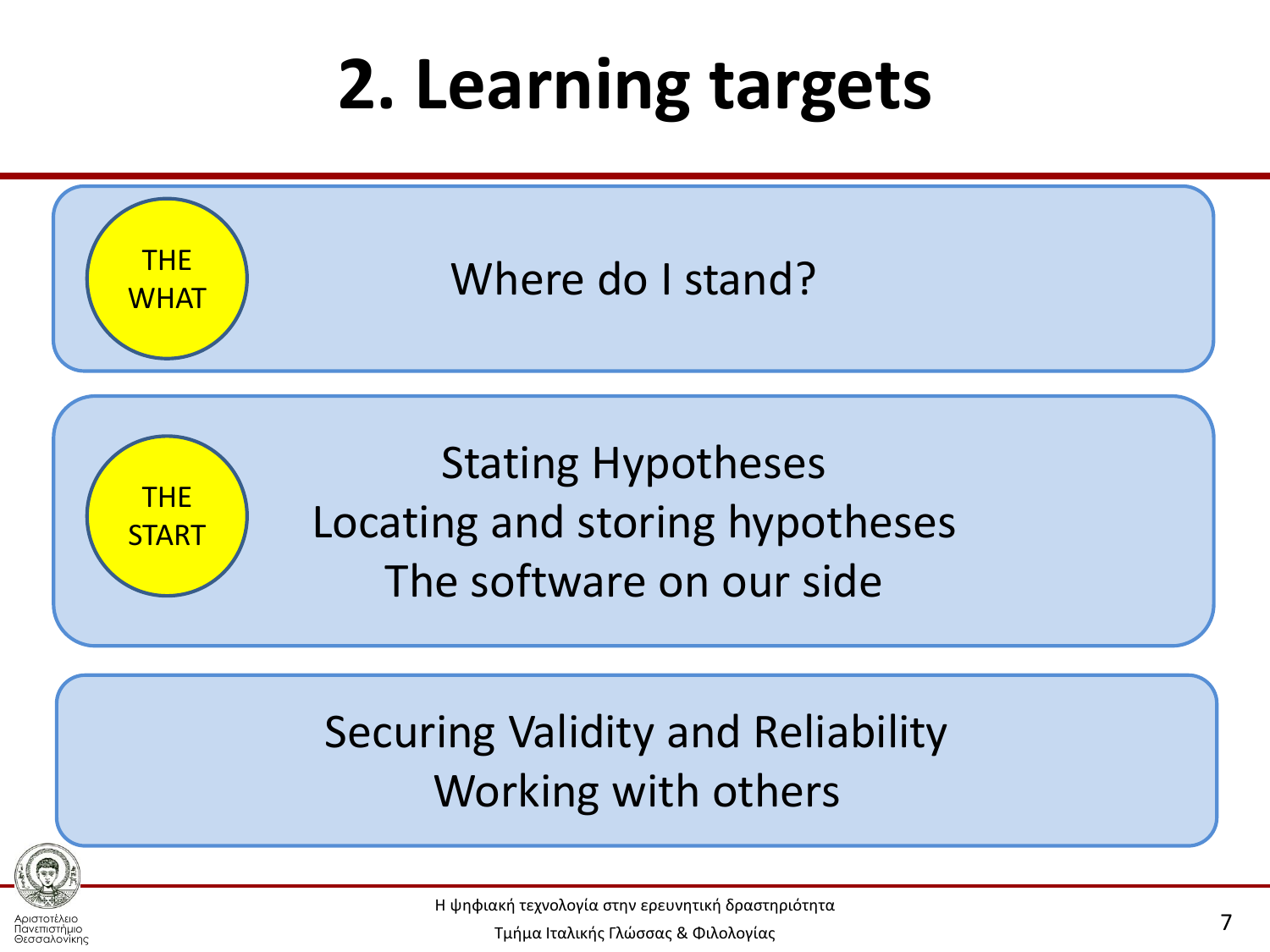## **3. What is research?**

#### **A) SYSTEMATISTS:**

- "a systematic approach to finding answers to questions" Hatch & Farhady (1982:1).
- " professional inquiry " a) of existing knowledge b) new findings, McDonough & McDonough (1997:37).

#### **B) LIBERALISTS:**

- "exploration of experience of one kind or another, sometimes formal and technical, but not necessarily so", Brown & Rodgers (2002:3).
- "trying to find answers to questions" Dörnyei (2007:15).

**The one I like best:** "Research is just a set of conventions—the most rigorous way to ask a question and look for answers." Hatch και Farhady (1982:1).

#### **Three main points:**

- **Systematic**
- Answers to questions
- **Professionals**

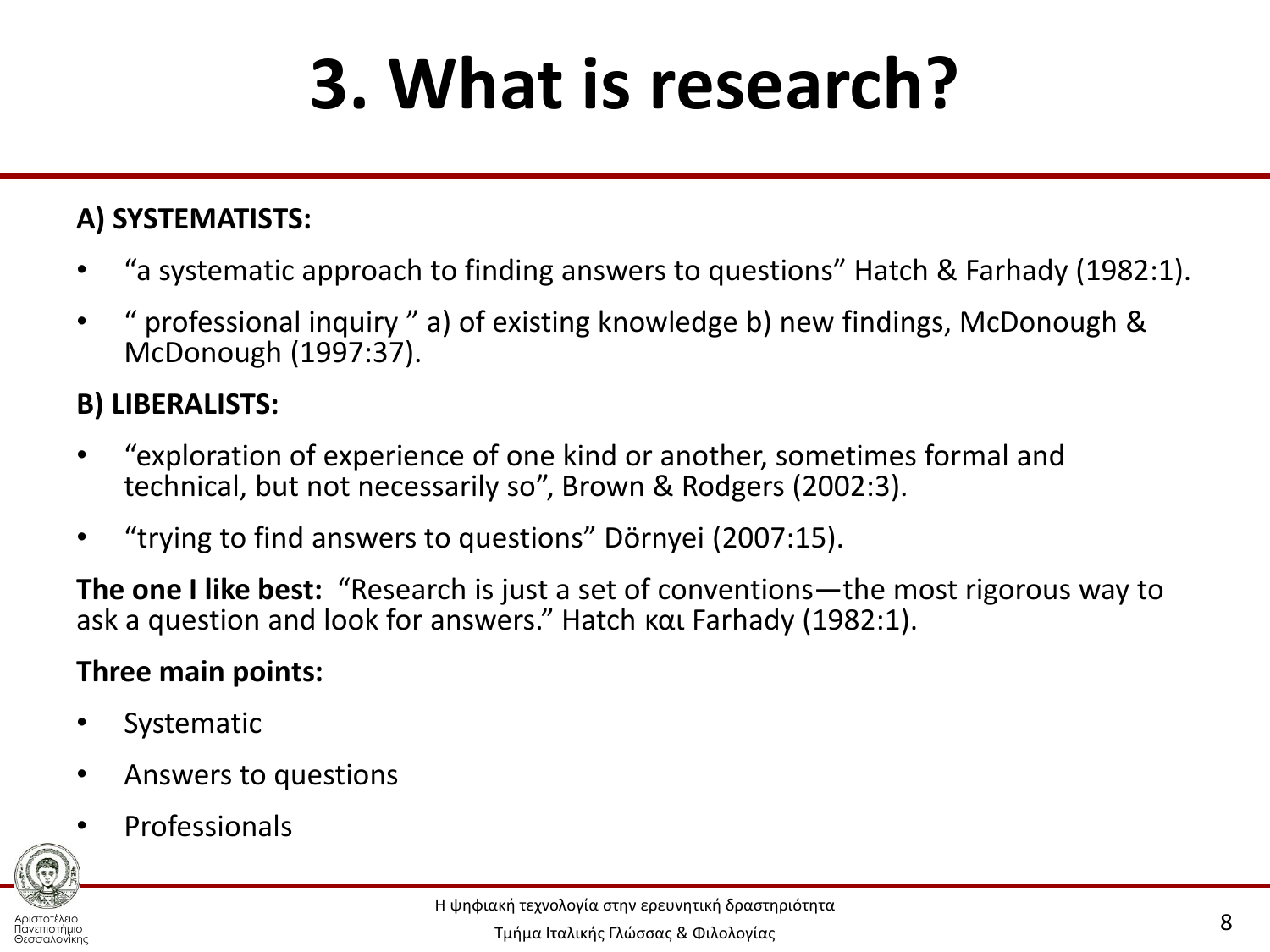## **4. Systematic**

- Is it a yes or no answer? e.g. the purchase of shoes.
- Is it possible to conduct a search or a research with absolutely no organization?
- $\triangleright$  If yes, then this parameter can play a discriminating factor.
- $\triangleright$  If no, there is a need for a better understanding.

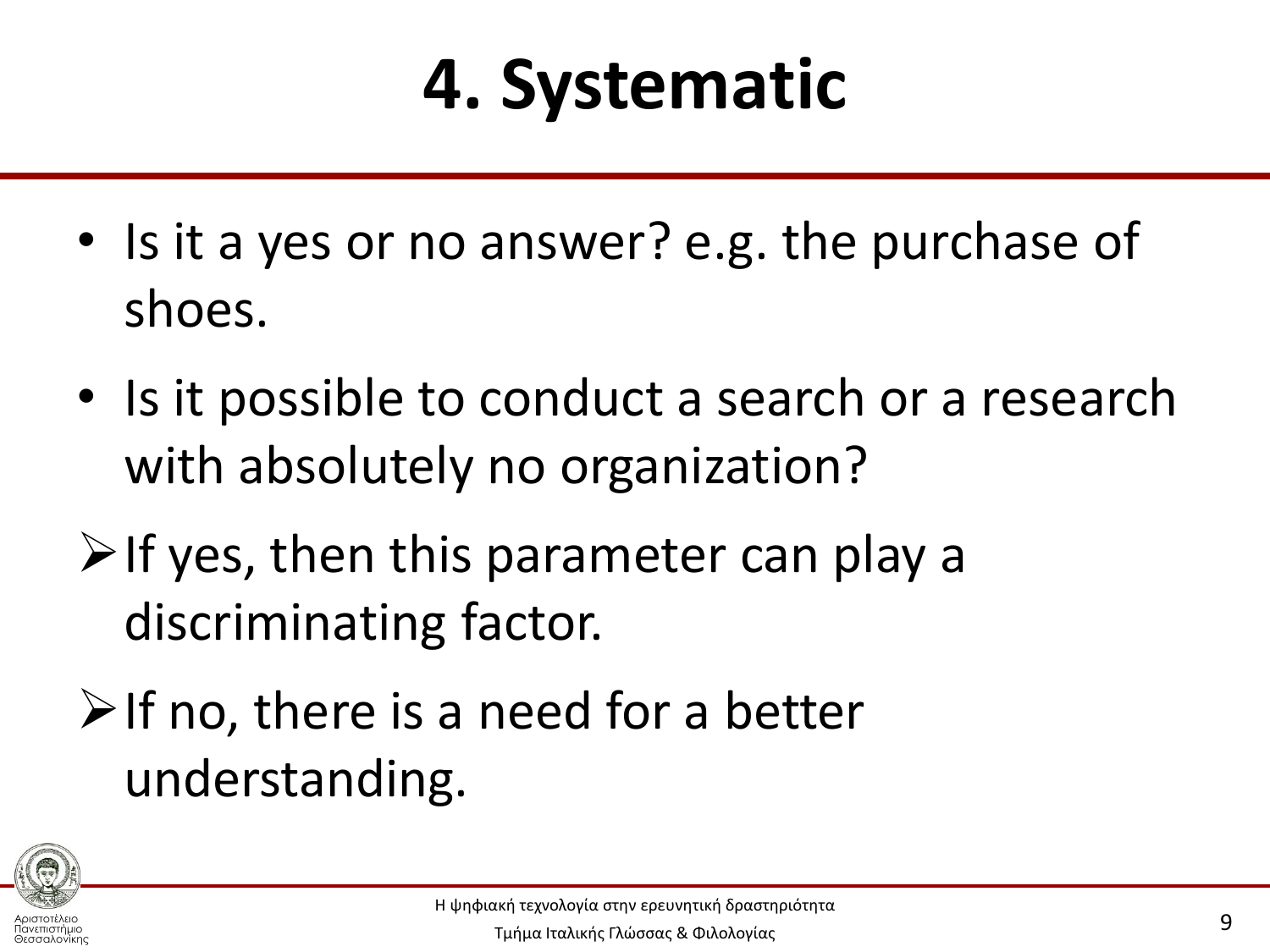## **5. Σχεδιάγραμμα**





Αριστοτέλειο Πανεπιστήμιο Θεσσαλονίκης Η ψηφιακή τεχνολογία στην ερευνητική δραστηριότητα

Τμήμα Ιταλικής Γλώσσας & Φιλολογίας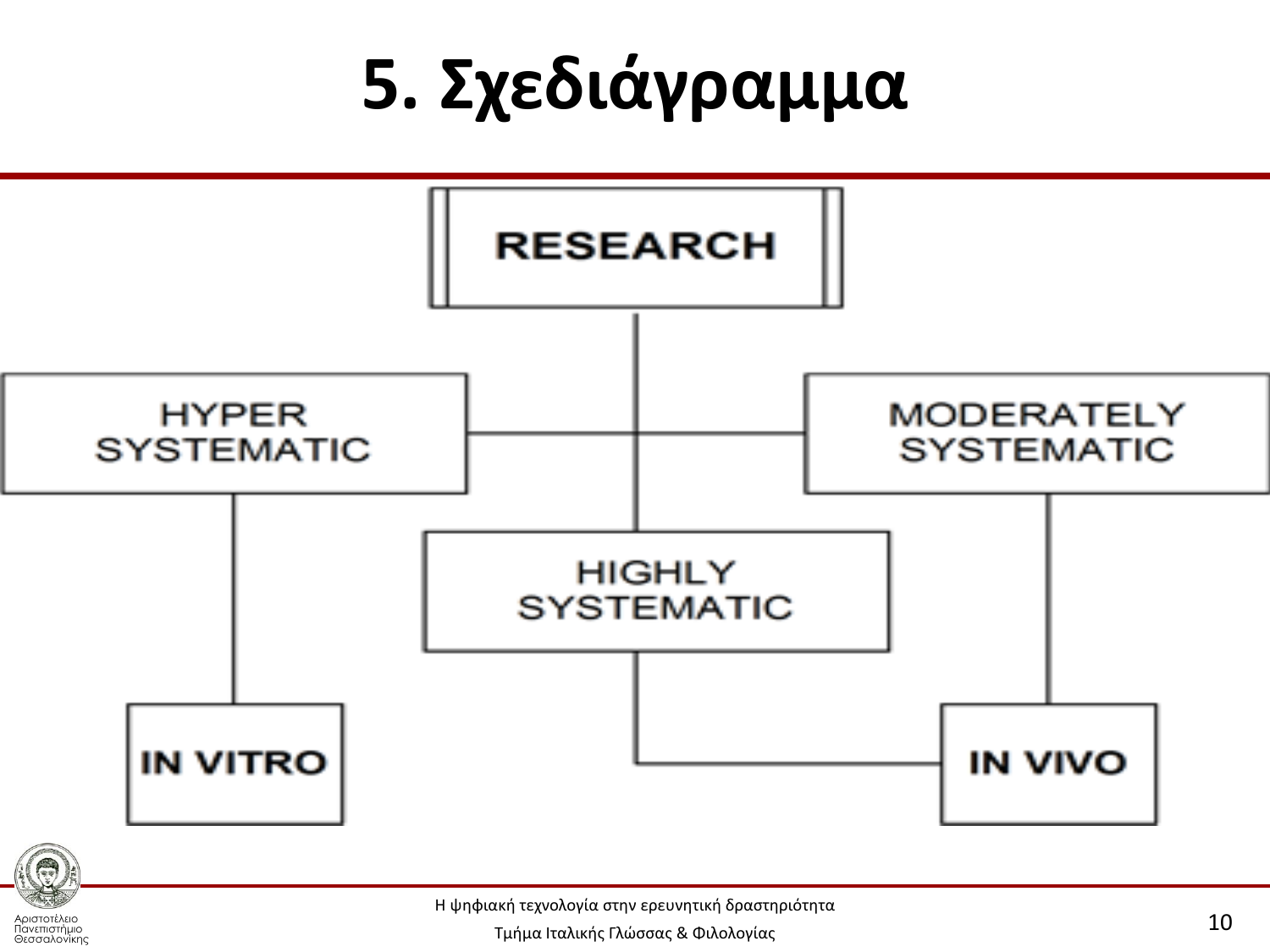#### **6. Questions and answers**

Clearly every research needs to have questions.

Does it provide answers though?

A good number of research outcome produces more questions and urges for more research.

**IMPORTANT**: research findings that do not support initial hypothesis are not bad. On the contrary they provide useful information and advance knowledge by reformulating questions.



Θεσσαλονίκης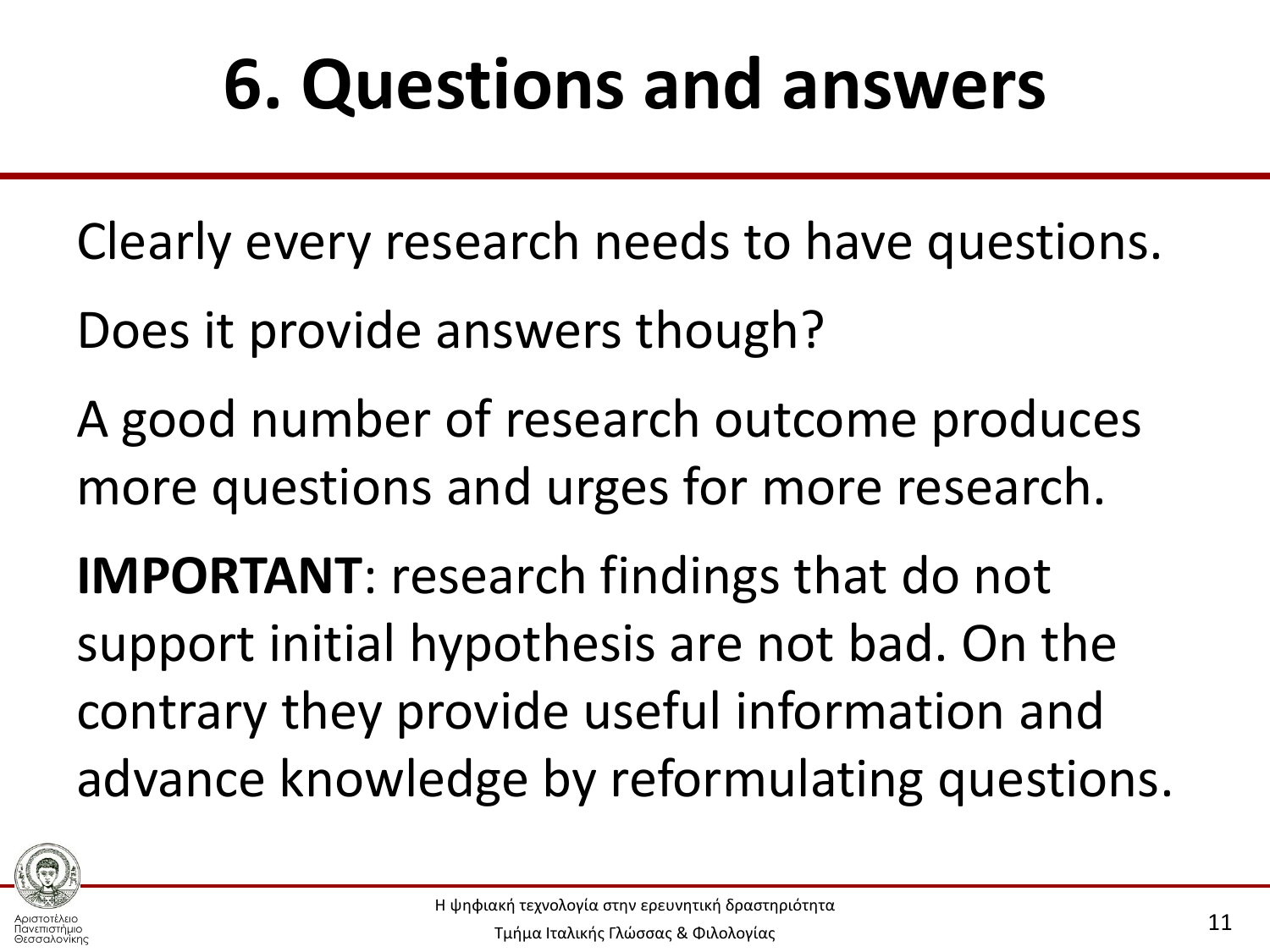## **7. Professionals: Who does it? 1/3**



University objectives are "to **seek the truth** and to **pass it down** to generations of learners or students".

The Rector, Jagiellonian University, Krakow, 2005 Poland



Πανεπιστήμιο Θεσσαλονίκης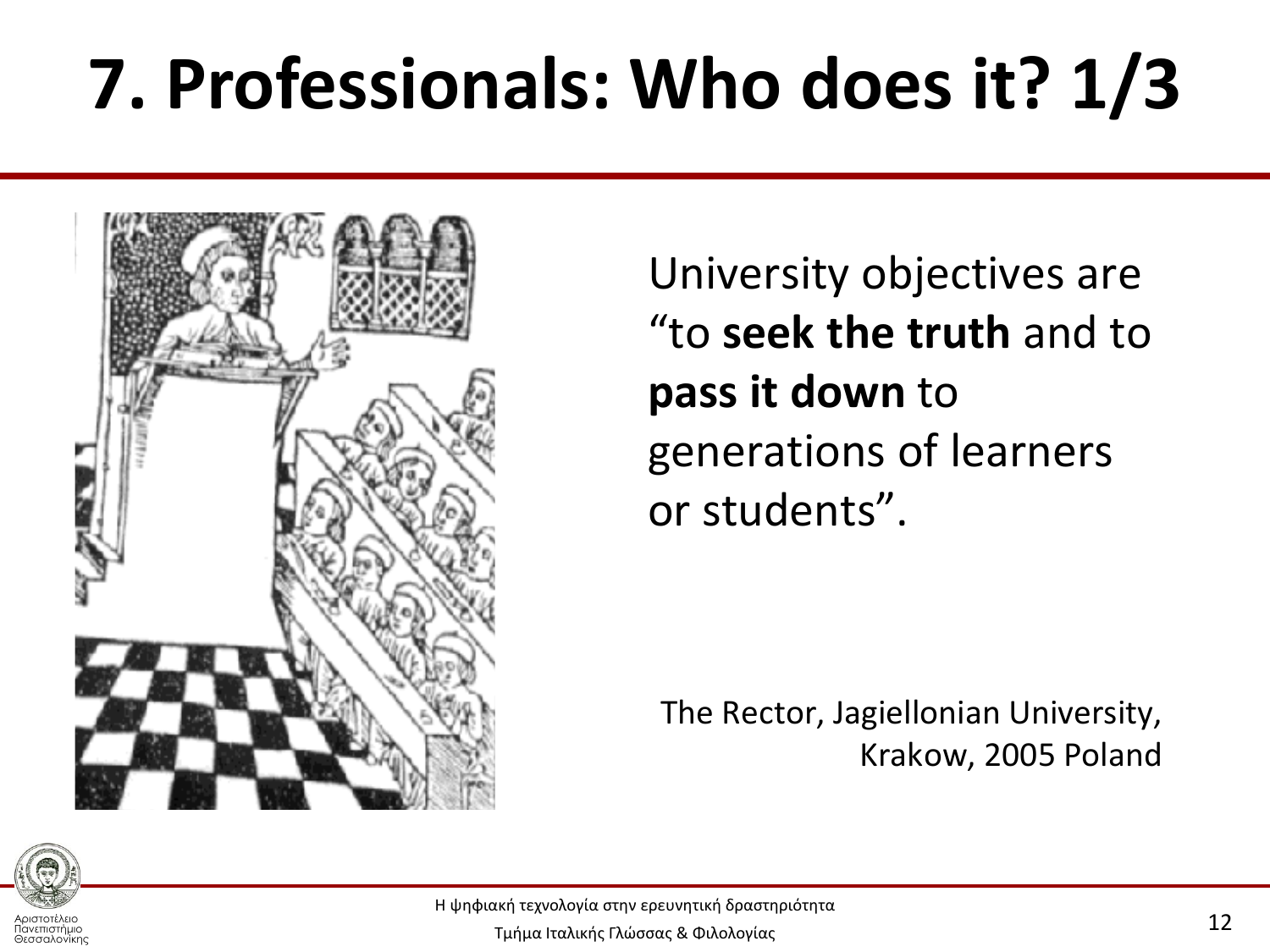## **7. Professionals: Who does it? 2/3**



"The university is property of the Greek people and its target is **the production** and **transfer** of knowledge".

> 184 members of staff from the Aristotle University of 2011 Thessaloniki



Πανεπιστήμιο Θεσσαλονίκης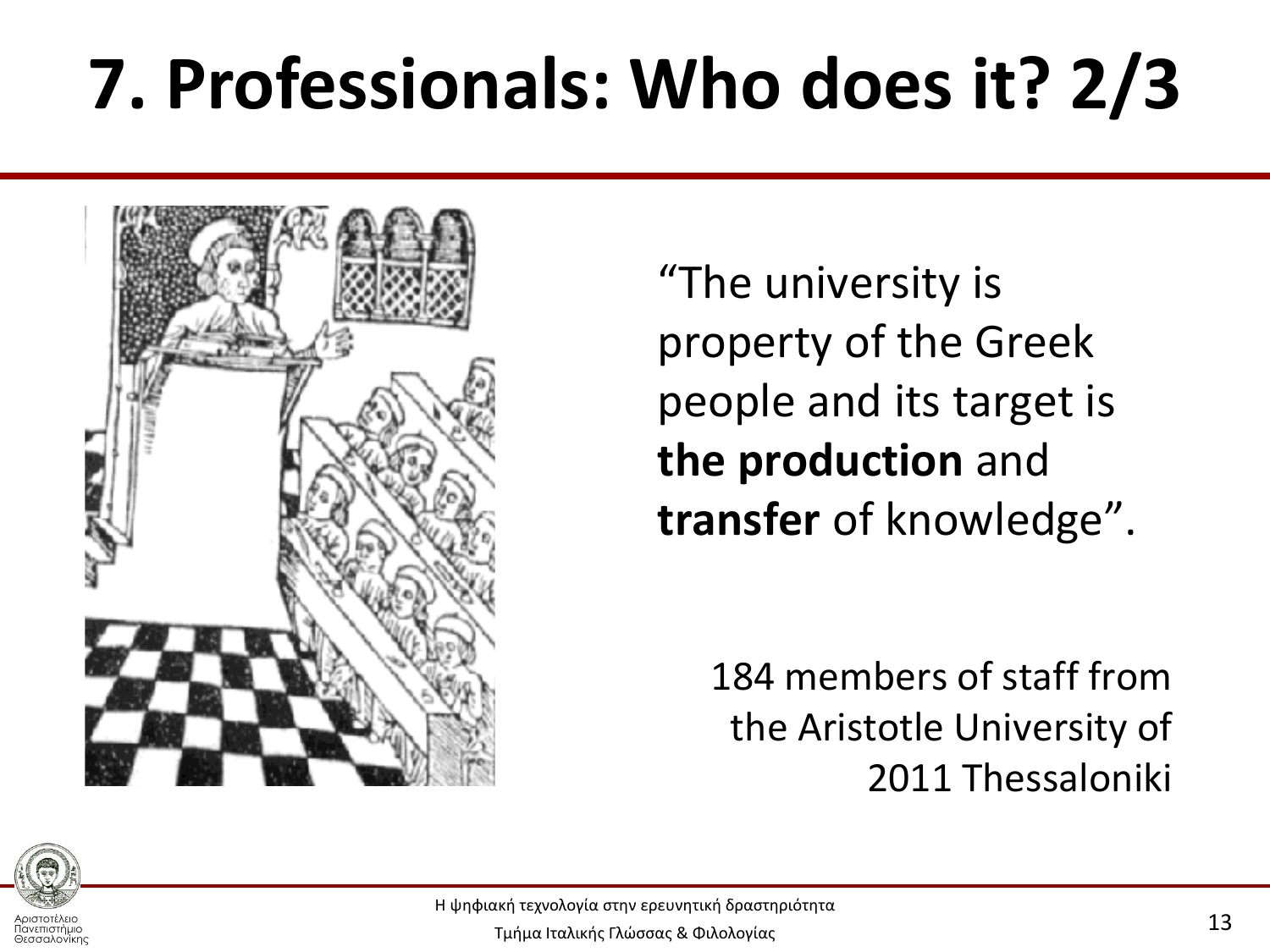## **7. Professionals: Who does it? 3/3**



"How 'teacher research' compares with research by researchers (usually in universities)".

> McDonough και McDonough (1997:37)



Πανεπιστήμιο Θεσσαλονίκης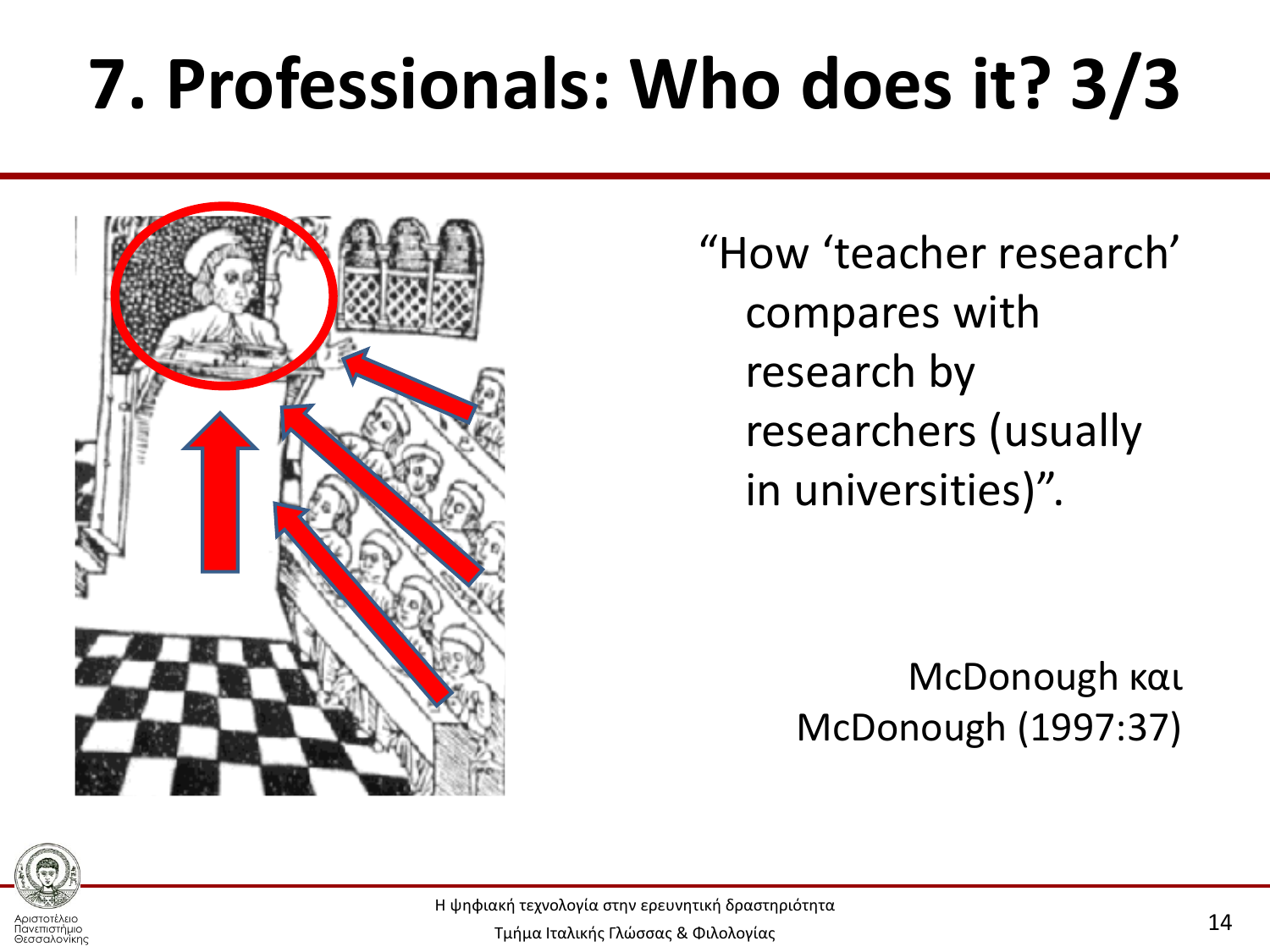## **8. First conclusions**

- $\triangleright$  Research refers to: the process through which we reach conclusions related to a problem, a question, etc.
- The expression 'doing research' refers to: a) the action itself or b) the process.
- Research is deployed through periods and in stages.

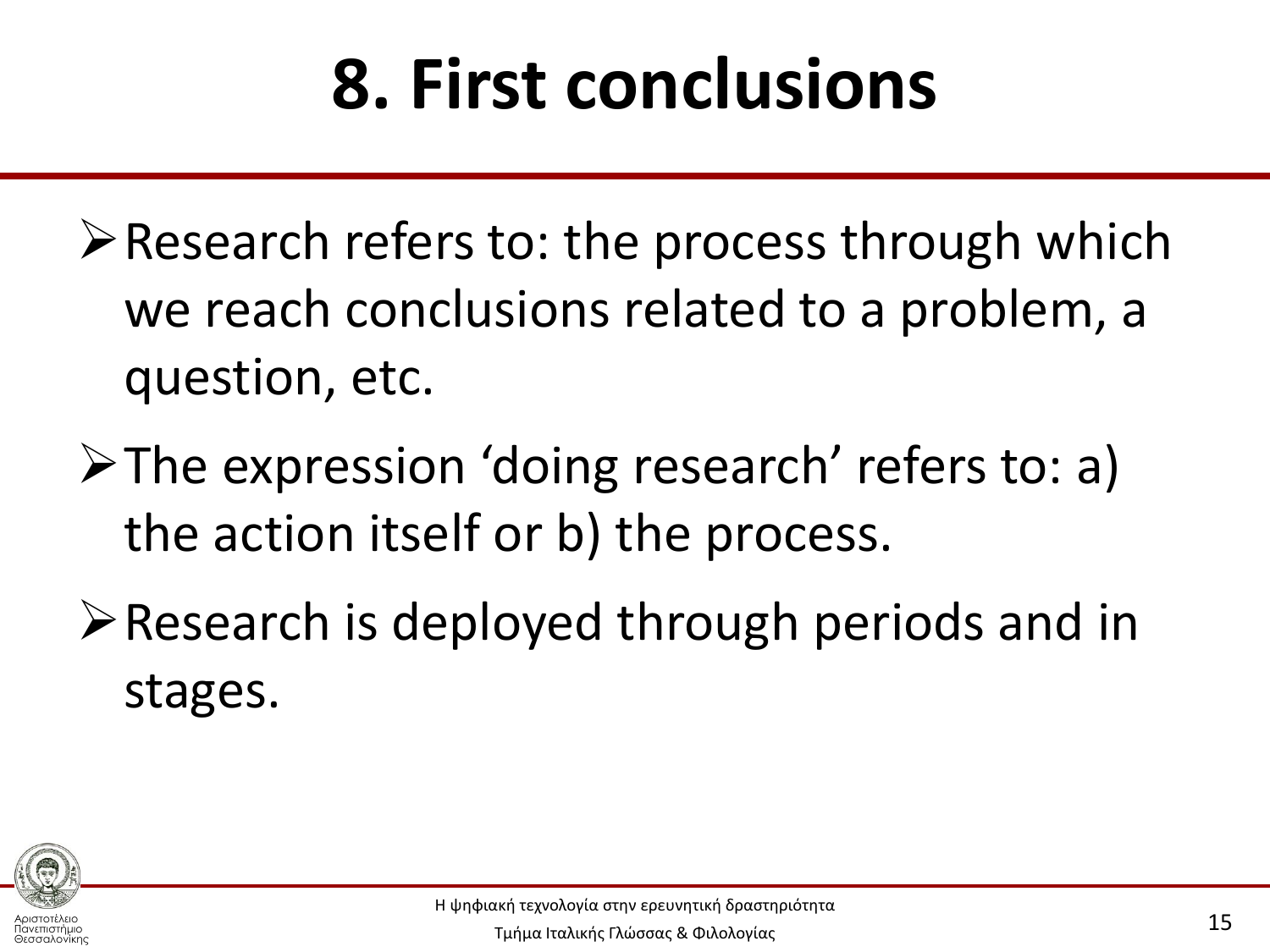#### **9. The Stages 1/3**





Πανεπιστήμιο Θεσσαλονίκης

Η ψηφιακή τεχνολογία στην ερευνητική δραστηριότητα

Τμήμα Ιταλικής Γλώσσας & Φιλολογίας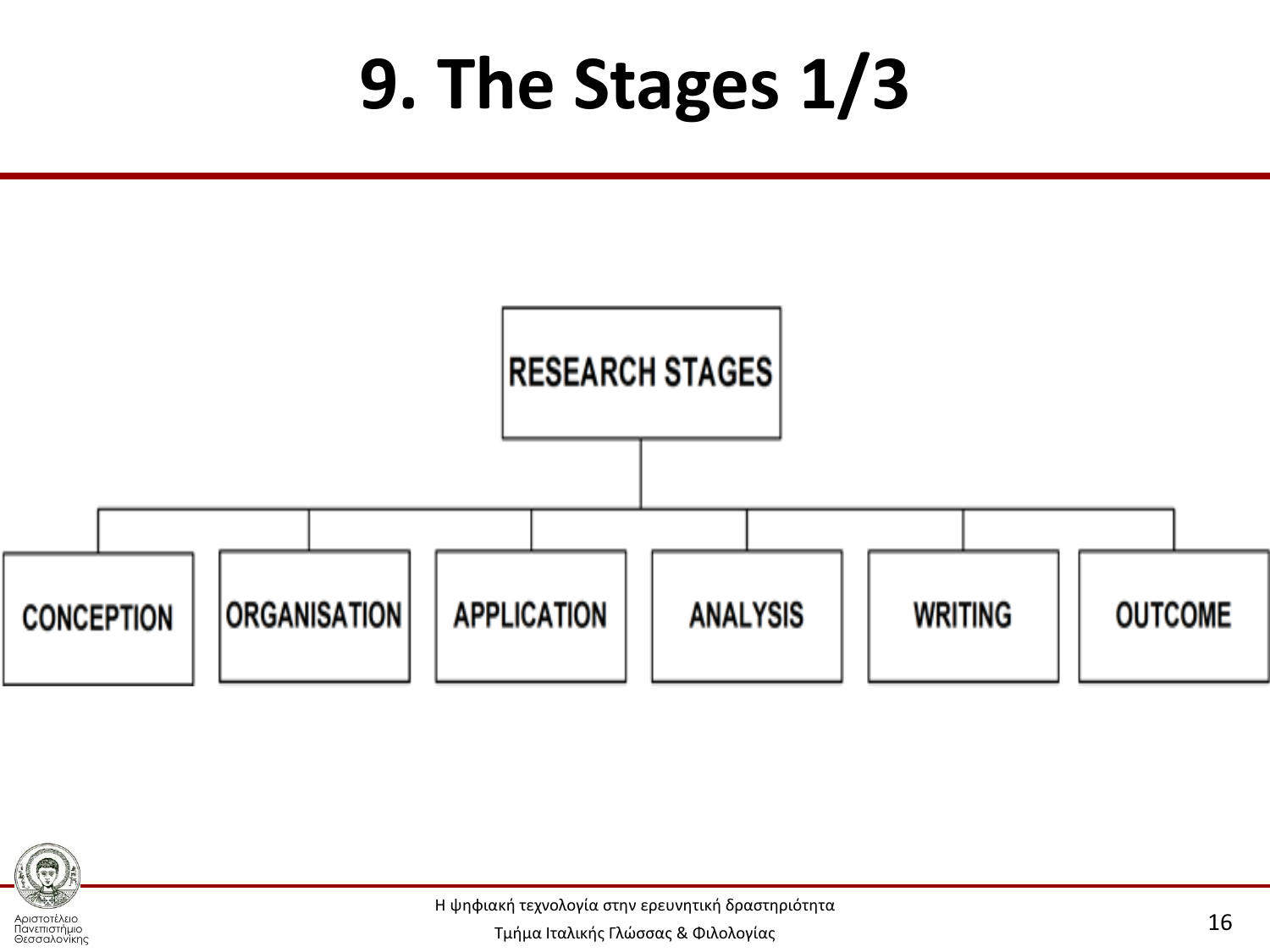#### **9. The Stages 2/3**



Τμήμα Ιταλικής Γλώσσας & Φιλολογίας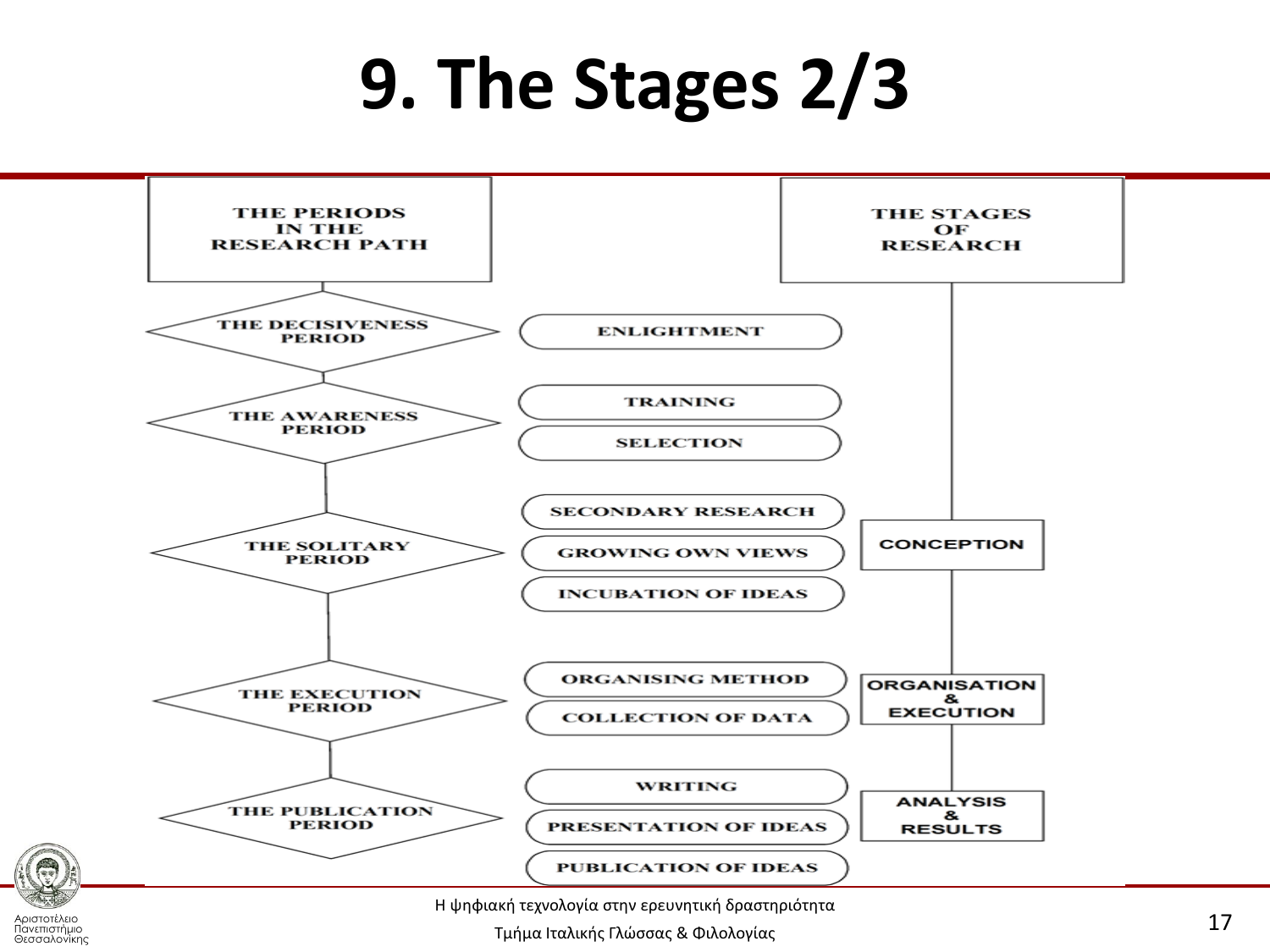#### **9. The Stages 3/3**



Τμήμα Ιταλικής Γλώσσας & Φιλολογίας

Αριστοτέλειο Πανεπιστήμιο Θεσσαλονίκης

●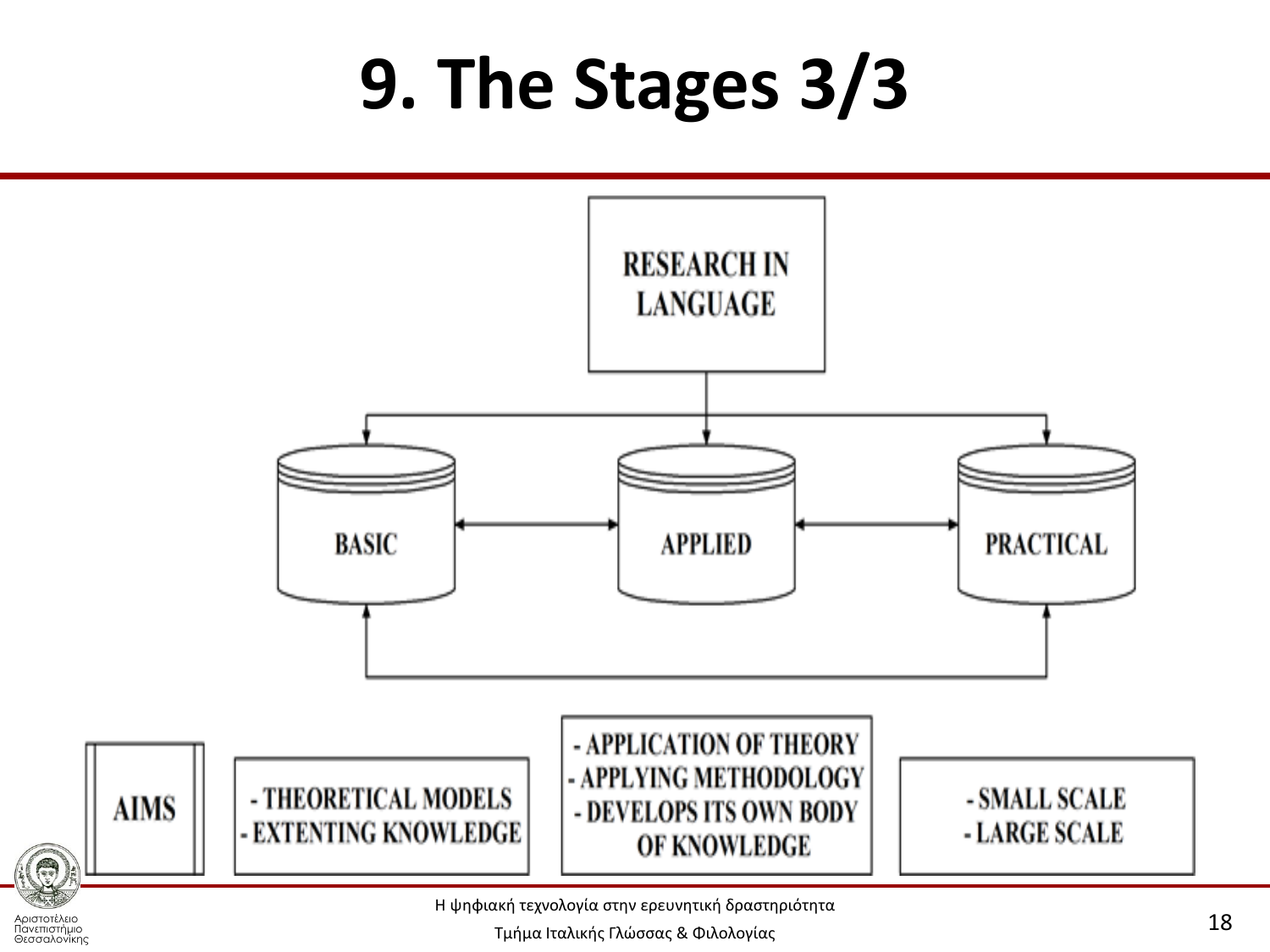## **10. Narrowing the questions**

- How is learning taking place within the human brain?
- How should **material** be structured to assist the learning process?
- How should **feedback** be structured to assist the learning process?
- What are the **best feedback strategies** to assist the learning process?
- What are the best feedback strategies to assist **memory** (short and long) and use of vocabulary?



Θεσσαλονίκης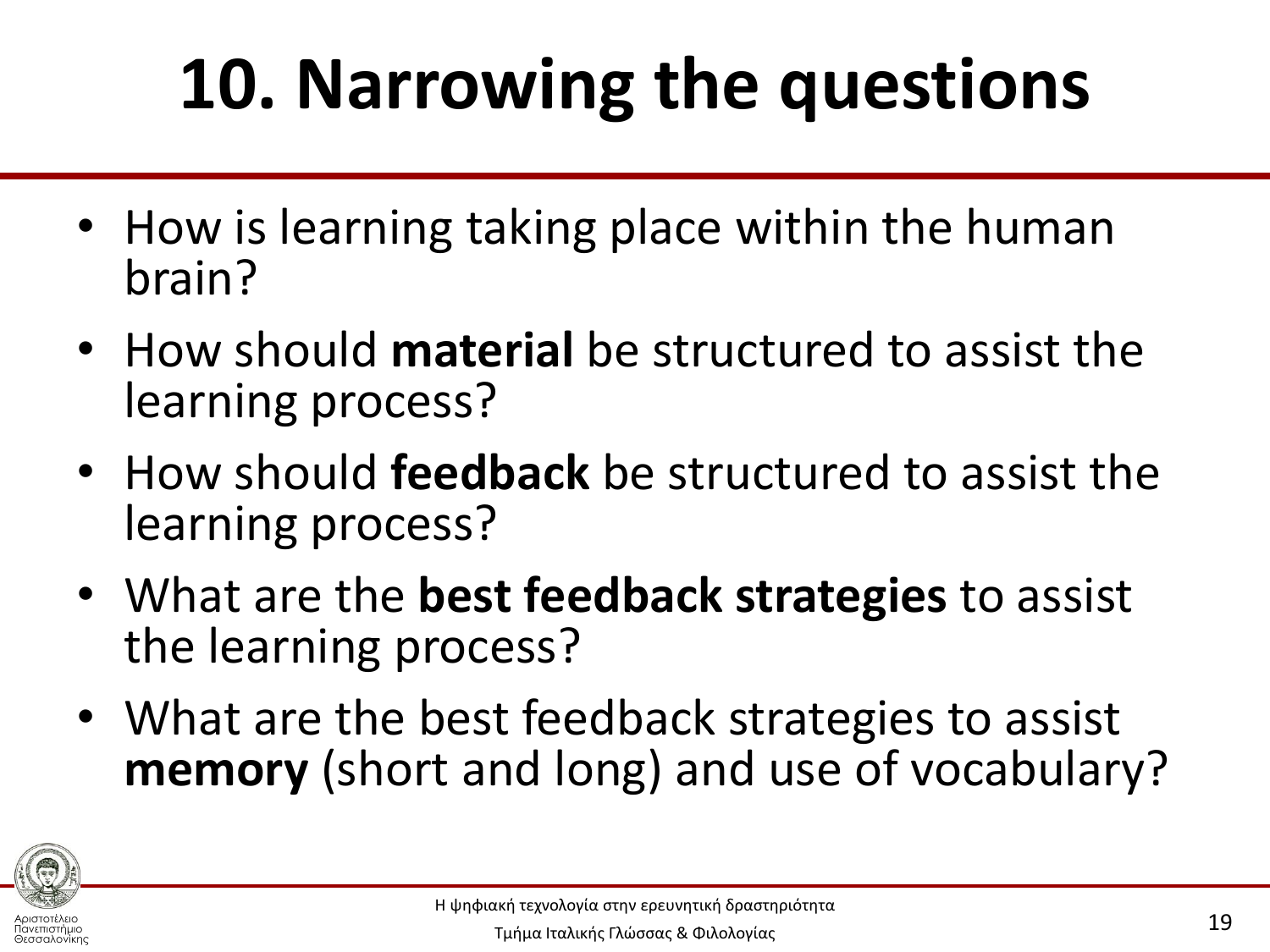# **11. The Hypothesis(es)**

- Prediction of some kind.
- There is a **positive** relationship between this feedback strategy and (short-long term) memory
- There is a **negative** relationship between this feedback strategy and (short-long term) memory
- There is **no relationship** between this feedback strategy and (short-long term) memory?
- Alternative Hypothesis: There is **a relationship**  between this feedback strategy and (short-long term) memory?



Θεσσαλονίκης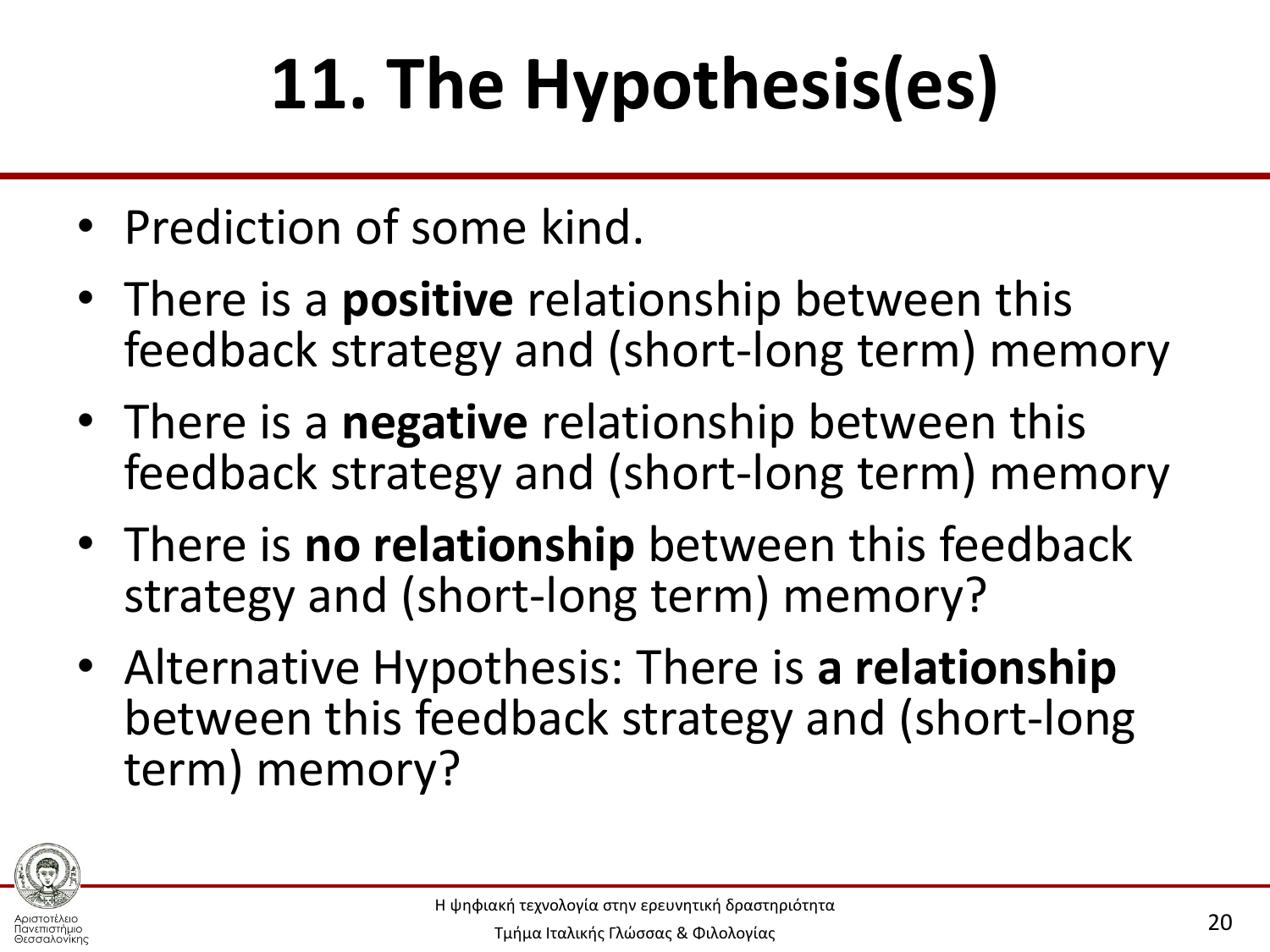## **12. Locations of spotting questions**

- $\triangleright$  Going through the literature review.
- $\triangleright$  At the discussion section of good research articles.
- $\triangleright$ In conferences, symposia, workshops, lectures, etc.
- **≻On the internet: Phil Hubbard's and Ana** Gimeno's sites.
- >In European projects!

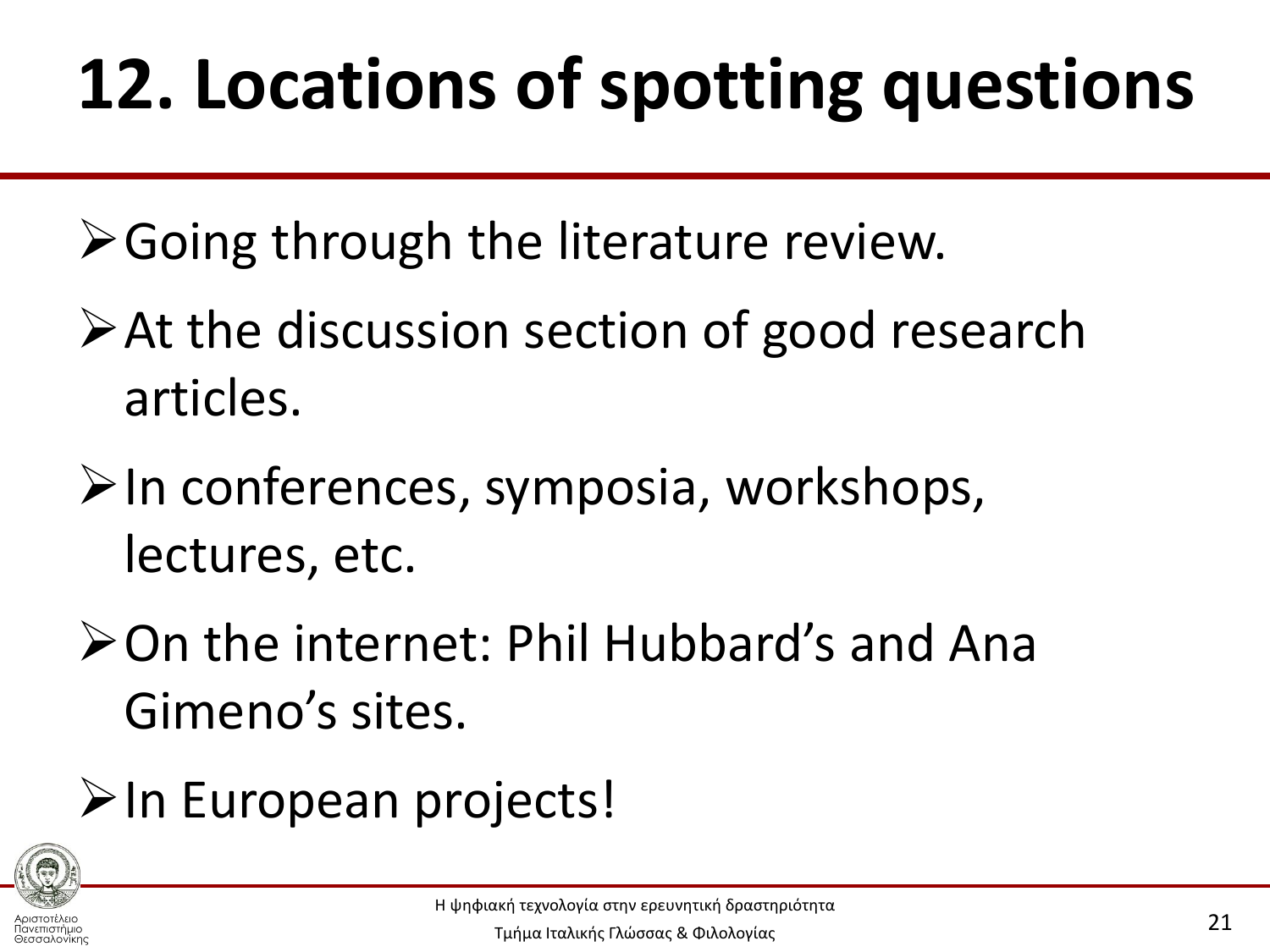## **13. Locations of storing questions**

Cards (same as in libraries).

- Research Log Donryei (2007:76) Microsoft One Note.
- **≻Create Folders with files.**



Αριστοτέλειο Πανεπιστήμιο Θεσσαλονίκης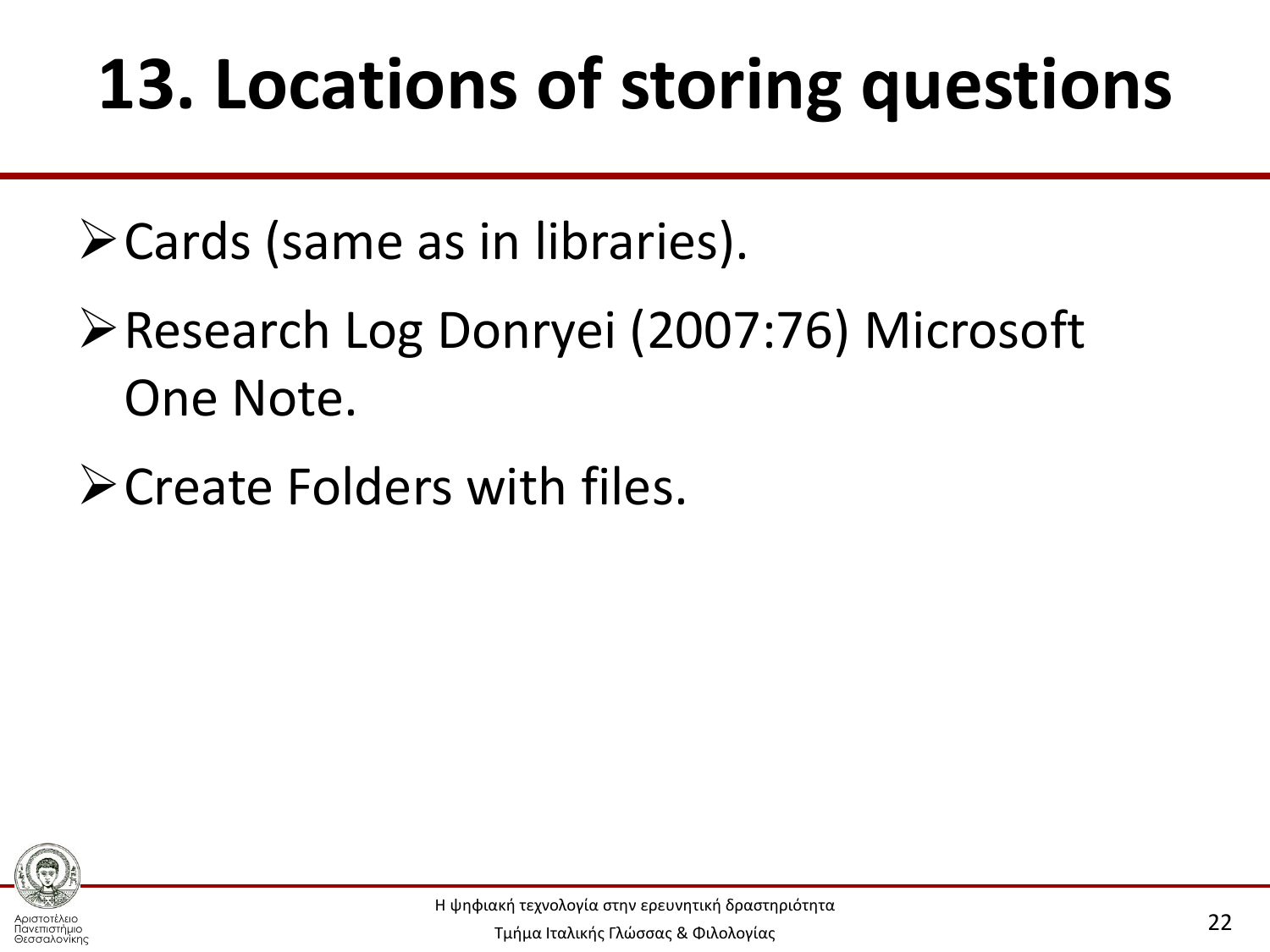### **14. Planning and fine-tuning of a project (Nunan 1992)**

PILOT

Davison's (1996:167)

Law 1 Back it up,

Law 2 Do it now!

- General research area.
- Research Purpose.
- Research Question/Hypothesis..
- Data Collection Method.
- Type of Data..
- Participants.
- Type of data analysis.
- Resources Required.



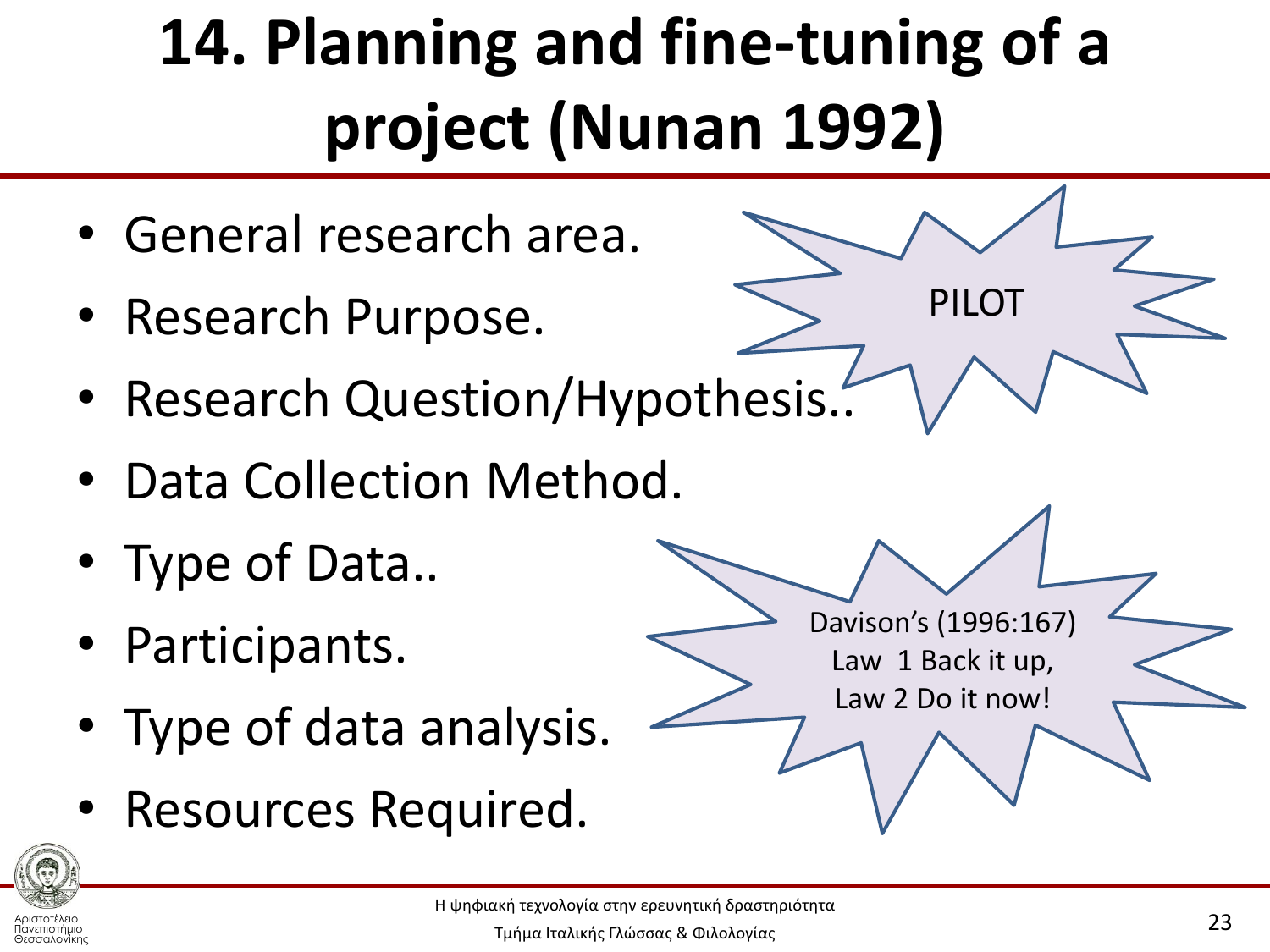### **15. Characteristics of good research in Applied Linguistics (AL)**

- **Internal Validity**: research being a function of the various variables and treatment factors measured.
- **External Validity**: generalizability of the results beyond the observed sample.
- **Reliability**: measurement instruments and procedures produce consistent results in a given population in different circumstances.



Θεσσαλονίκης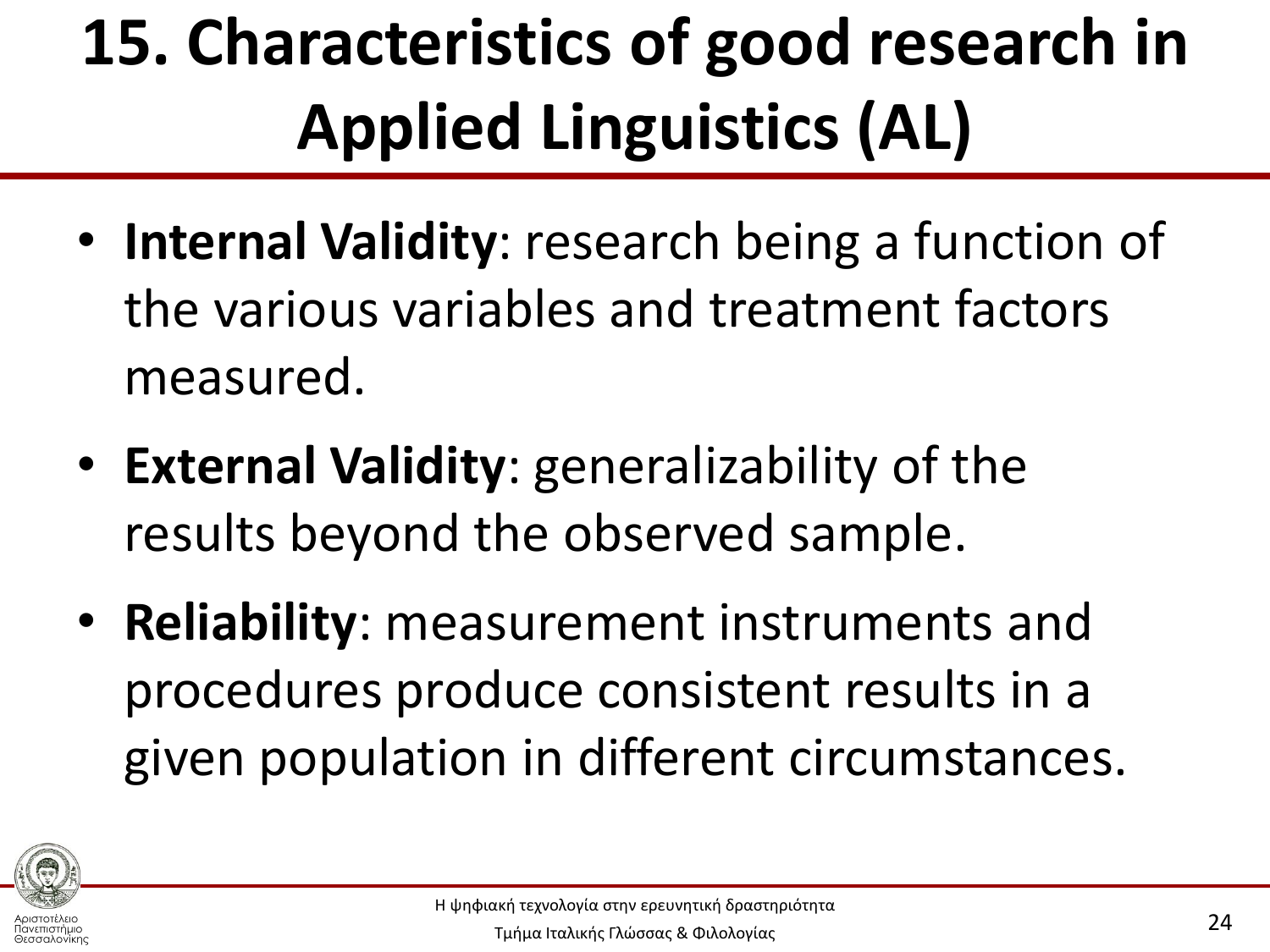#### **16. Education model**



Η ψηφιακή τεχνολογία στην ερευνητική δραστηριότητα

Αριστοτέλειο Πανεπιστήμιο Θεσσαλονίκη

Τμήμα Ιταλικής Γλώσσας & Φιλολογίας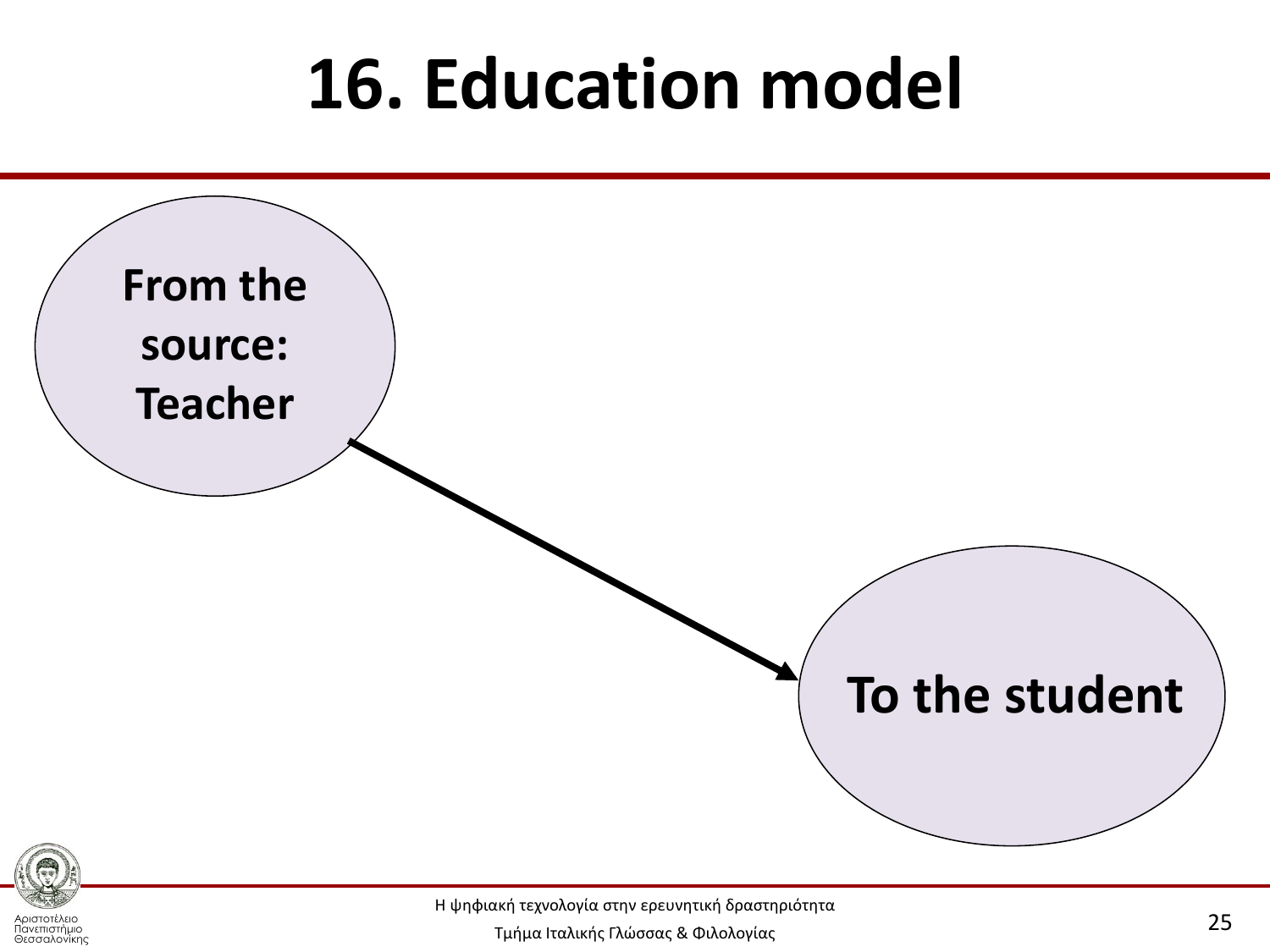### **17. The CoP model of education**



Η ψηφιακή τεχνολογία στην ερευνητική δραστηριότητα

Τμήμα Ιταλικής Γλώσσας & Φιλολογίας

Αριστοτέλειο Πανεπιστήμιο Θεσσαλονίκης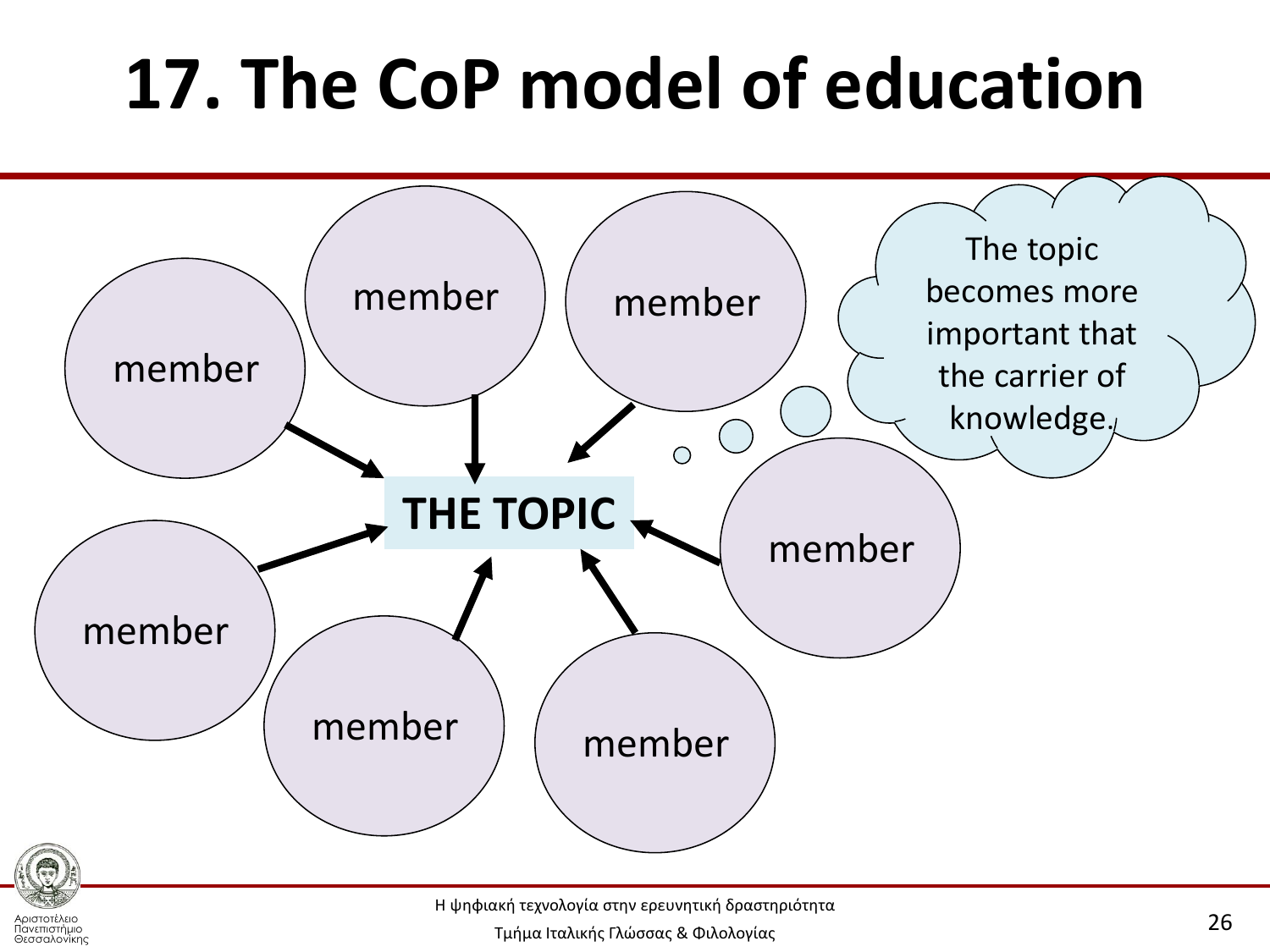### **18. Some characteristics of CoPs**

Learning is a social Phenomenon.

Knowledge exists in communities with common values, beliefs, language, and methods of creation.

The process of learning and group work are closely linked

Knowledge is closely linked with practice

Knowledge is power-potential of contributing to a communityand creates potential for learning



Αριστοτέλειο Πανεπιστήμιο Θεσσαλονίκης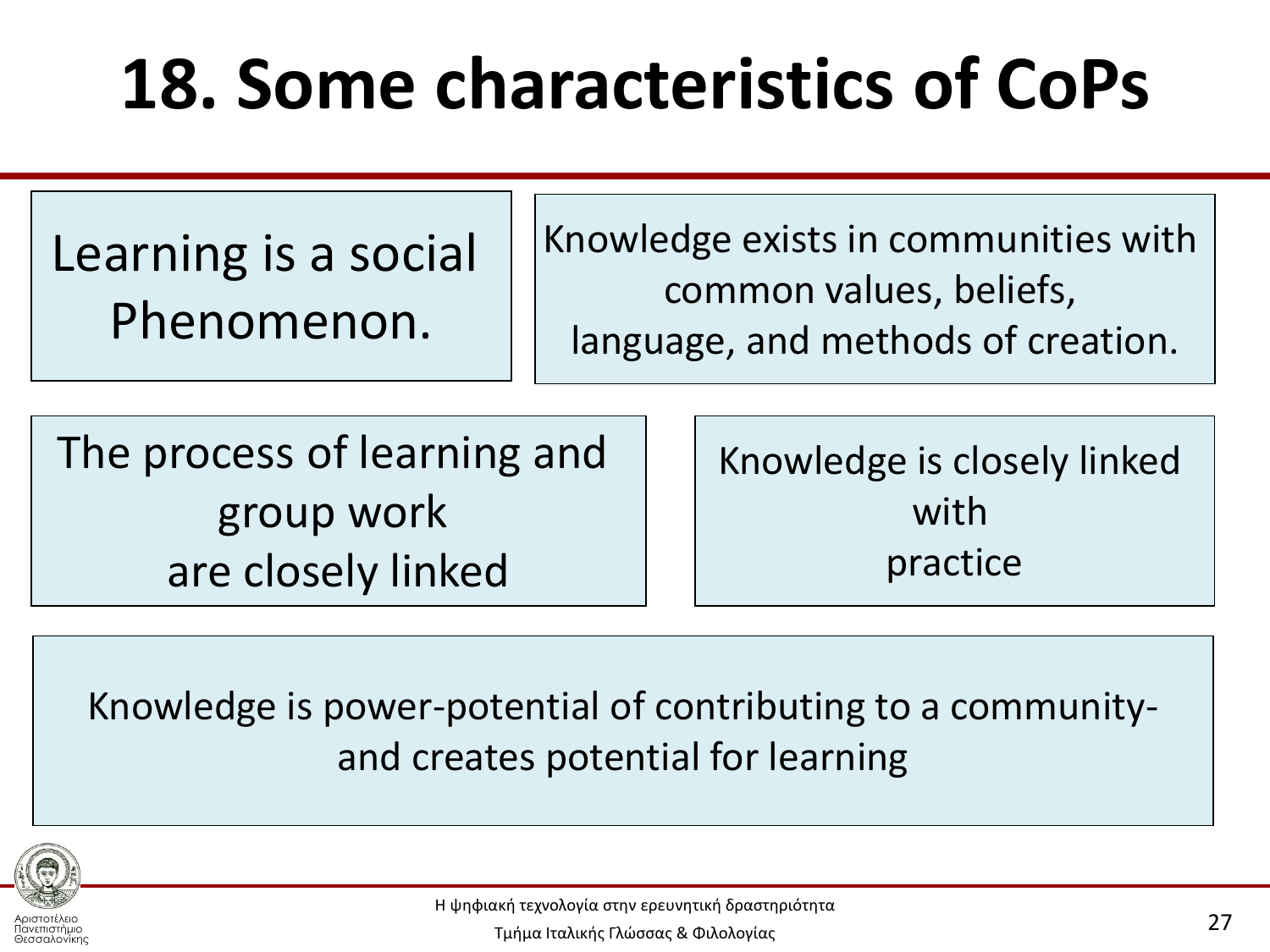## **Σημείωμα Αναφοράς**

Copyright Αριστοτέλειο Πανεπιστήμιο Θεσσαλονίκης, Υψηλάντης Γεώργιος. «Η ψηφιακή τεχνολογία στην ερευνητική δραστηριότητα. Conducting research in Applied Linguistics». Έκδοση: 1.0. Θεσσαλονίκη 2014. Διαθέσιμο από τη δικτυακή διεύθυνση: <http://eclass.auth.gr/courses/OCRS295/>



Πανεπιστήμιο Θεσσαλονίκης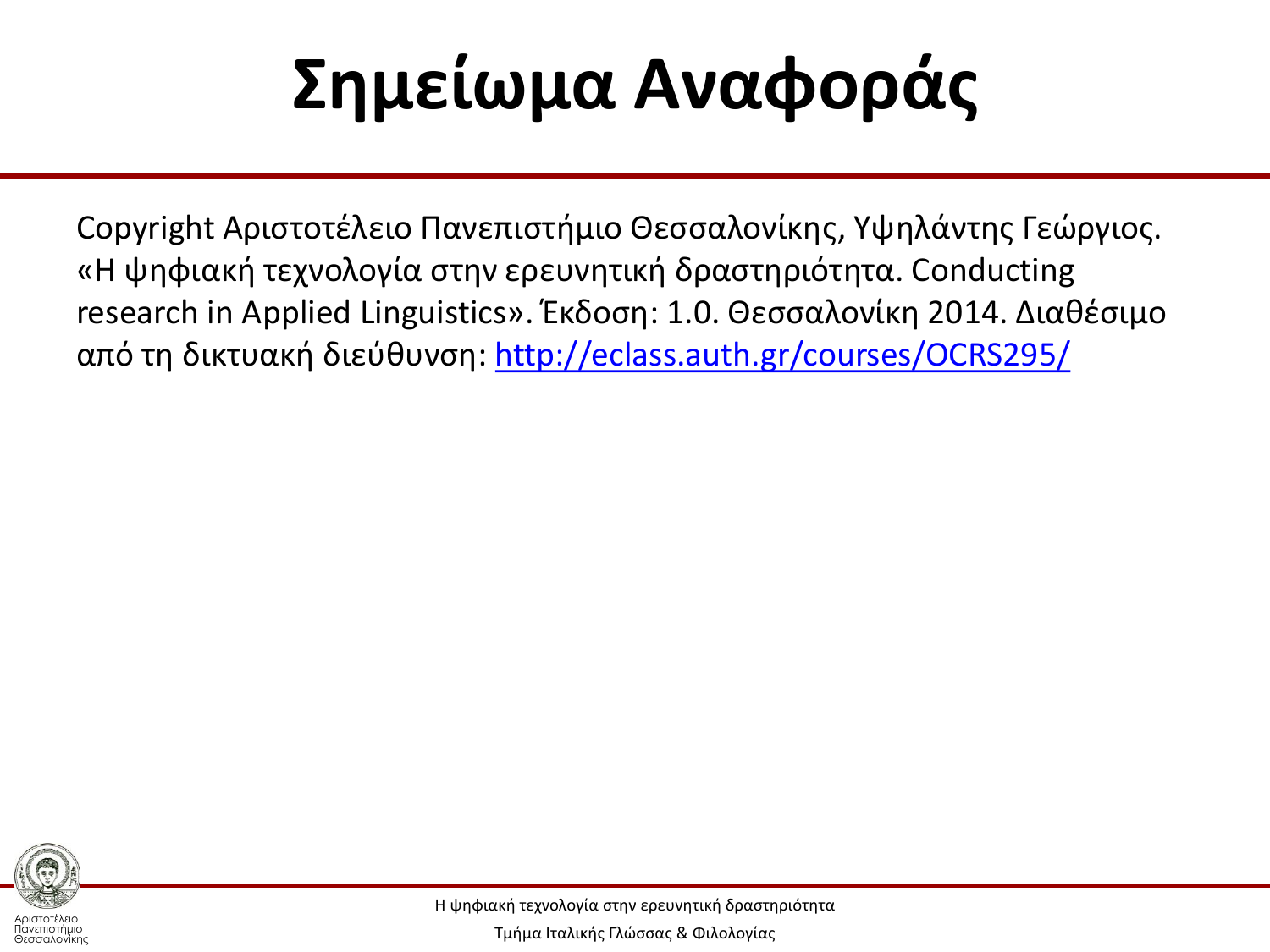# **Σημείωμα Αδειοδότησης**

Το παρόν υλικό διατίθεται με τους όρους της άδειας χρήσης Creative Commons Αναφορά - Παρόμοια Διανομή [1] ή μεταγενέστερη, Διεθνής Έκδοση. Εξαιρούνται τα αυτοτελή έργα τρίτων π.χ. φωτογραφίες, διαγράμματα κ.λ.π., τα οποία εμπεριέχονται σε αυτό και τα οποία αναφέρονται μαζί με τους όρους χρήσης τους στο «Σημείωμα Χρήσης Έργων Σρίτων».



Ο δικαιούχος μπορεί να παρέχει στον αδειοδόχο ξεχωριστή άδεια να χρησιμοποιεί το έργο για εμπορική χρήση, εφόσον αυτό του ζητηθεί.

[1]<http://creativecommons.org/licenses/by-sa/4.0/>



Πανεπιστήμιο Θεσσαλονίκης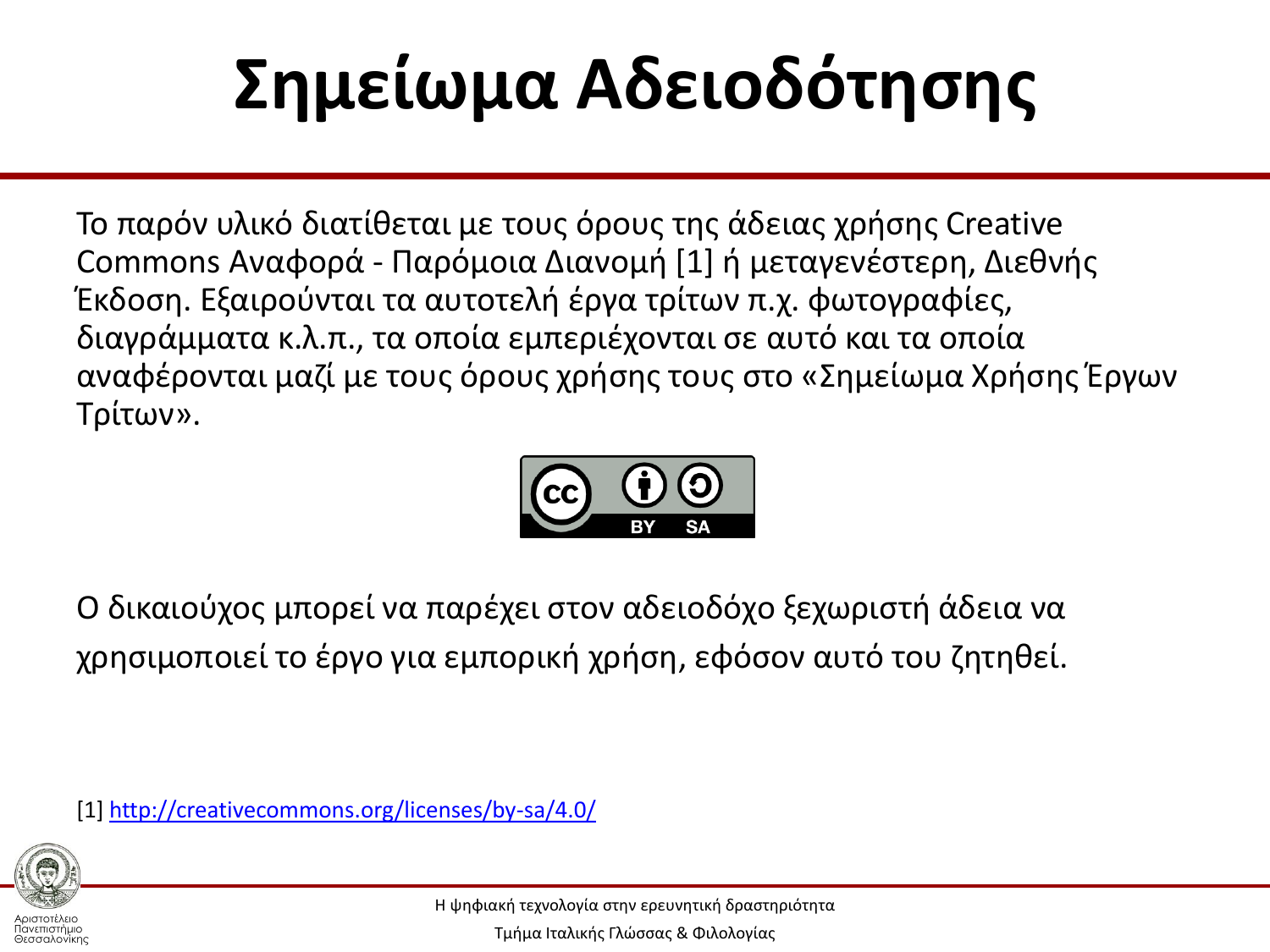



## **Τζλος ενότητας**

#### Επεξεργασία: Ρουμανλή Ελένη Θεσσαλονίκη, Εαρινό εξάμηνο 2014-2015

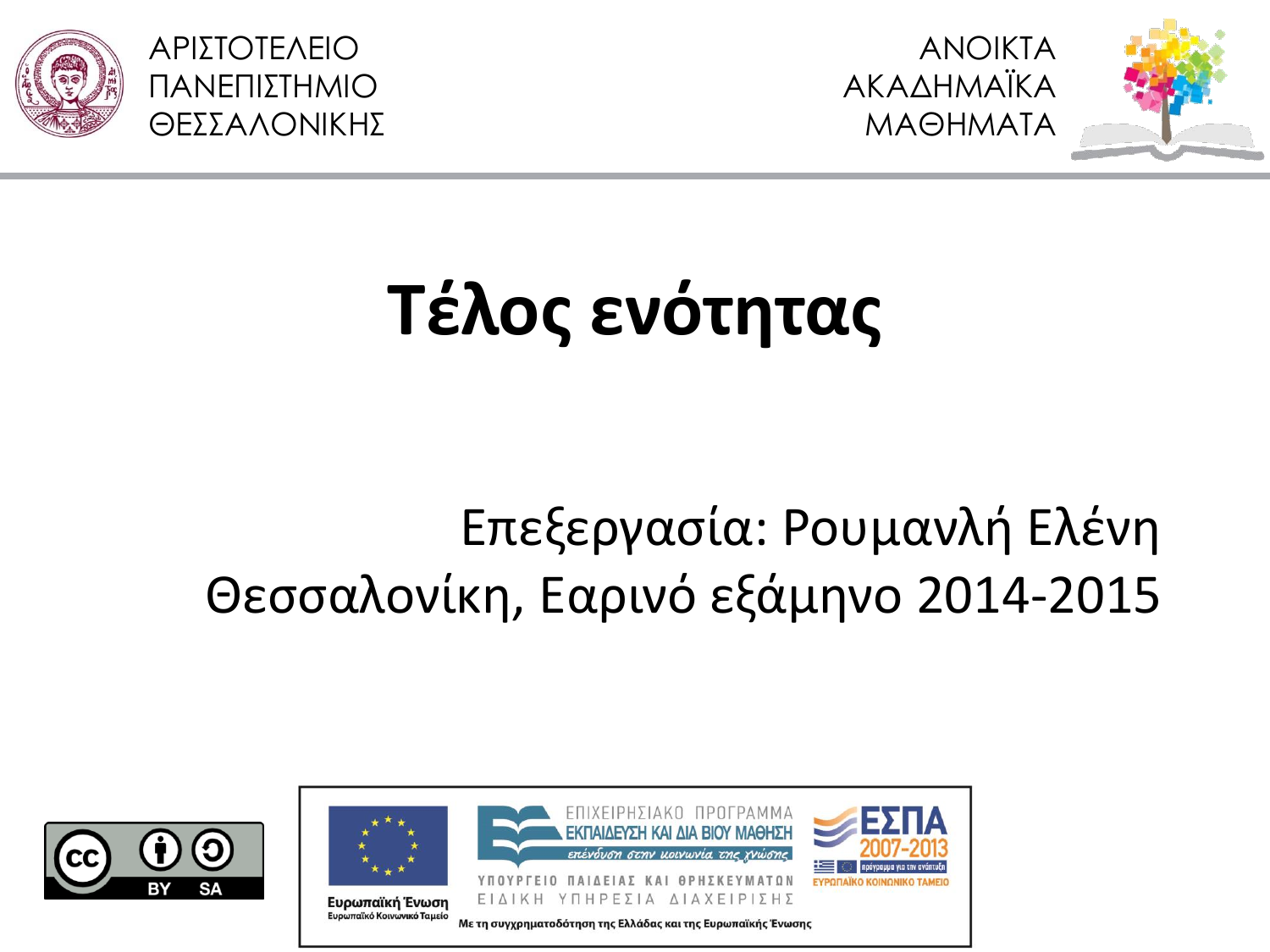

ΑΡΙΣΟΣΕΛΕΙΟ ΠΑΝΕΠΙΣΗΜΙΟ ΘΕΣΣΑΛΟΝΙΚΗΣ

#### **Σημειώματα**